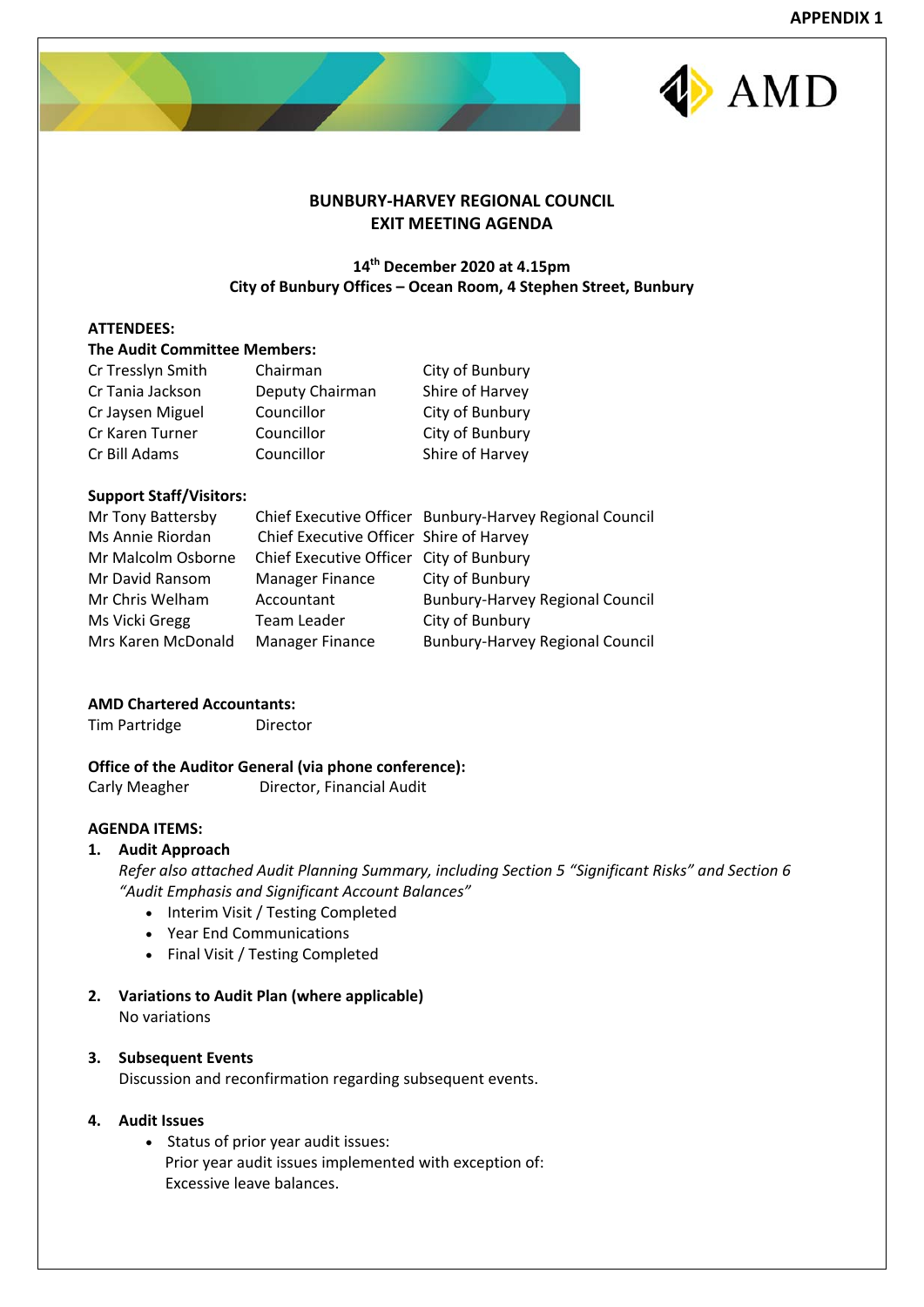



 Audit issues reported in the current audit: As reported within '*Findings Identified during Final Audit'* document attached.

# **5. Audit Report**

*Refer DRAFT Audit Report attached*

- Opinion Qualification Matters: No qualifications to audit opinion.
- Report on Other Legal and Regulatory Requirements Matters: No issues.
- Report on Other Matters: One adverse ratio reported.
- **6. Issues Relevant To Next Audit** None.
- **7. Close**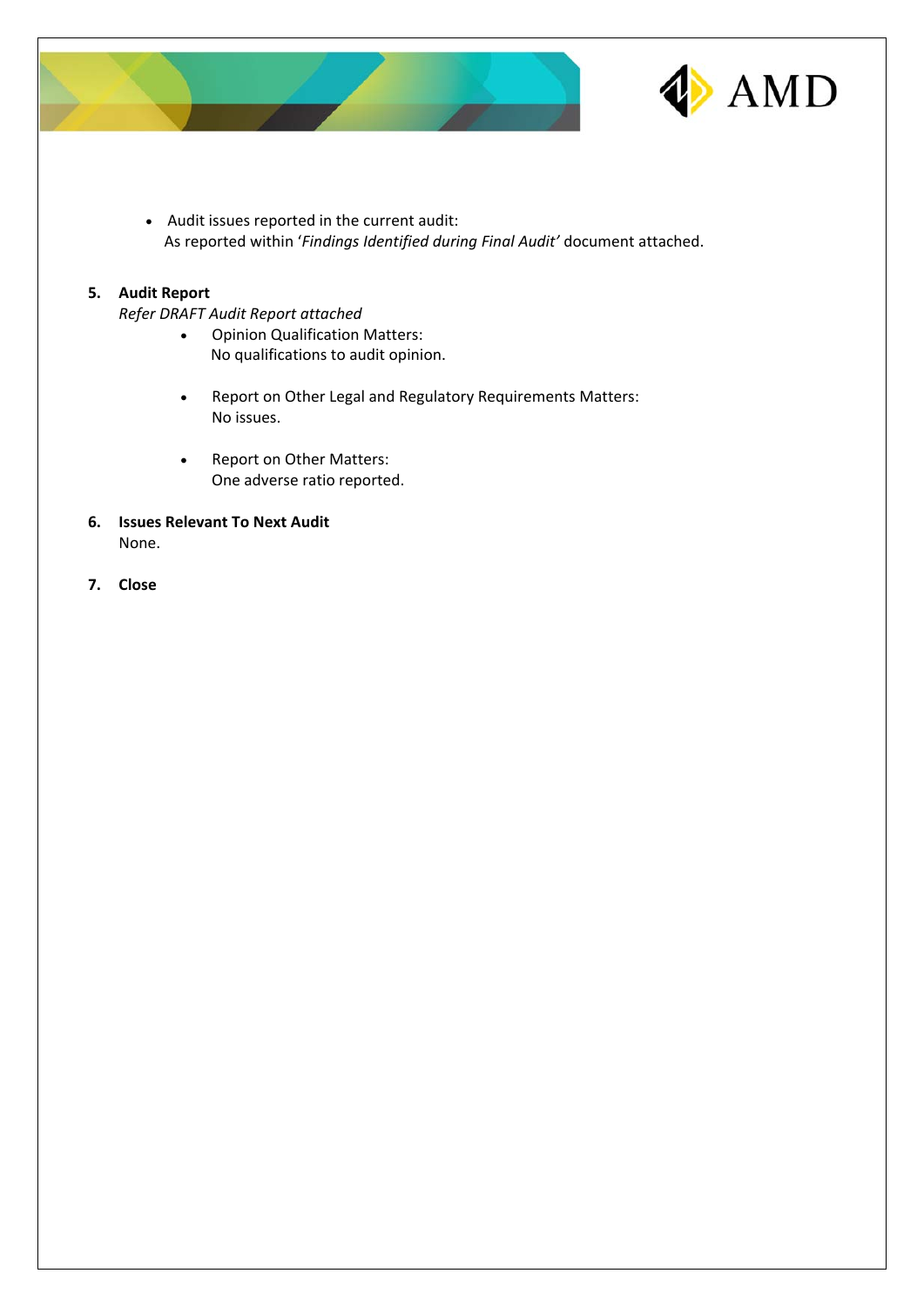

# AUDIT PLANNING SUMMARY

# BUNBURY‐HARVEY REGIONAL **COUNCIL** Year ended 30 June 2020

March 2020

AMD Chartered Accountants on behalf of Office of the Auditor General Western Australia



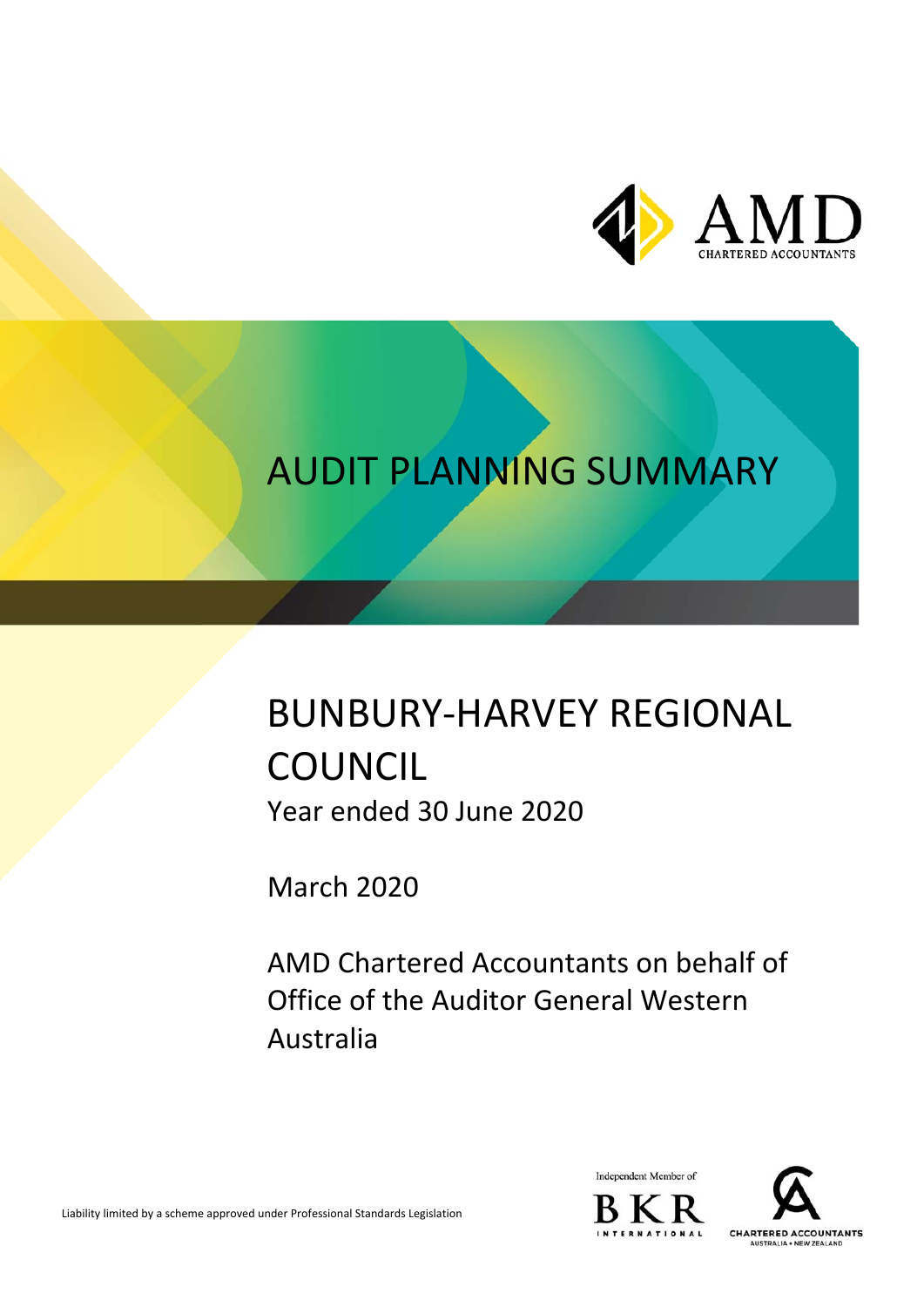



# **Table of Contents**

| 1.             |  |
|----------------|--|
| 2 <sub>1</sub> |  |
|                |  |
|                |  |
|                |  |
|                |  |
| 3.             |  |
|                |  |
|                |  |
|                |  |
| 4.             |  |
|                |  |
|                |  |
|                |  |
|                |  |
|                |  |
|                |  |
|                |  |
|                |  |
|                |  |
|                |  |
| 5.             |  |
| 6.             |  |
| 7.             |  |
| 8.             |  |
| 9.             |  |
|                |  |
|                |  |
|                |  |
| 10.            |  |
| 11.            |  |
| 12.            |  |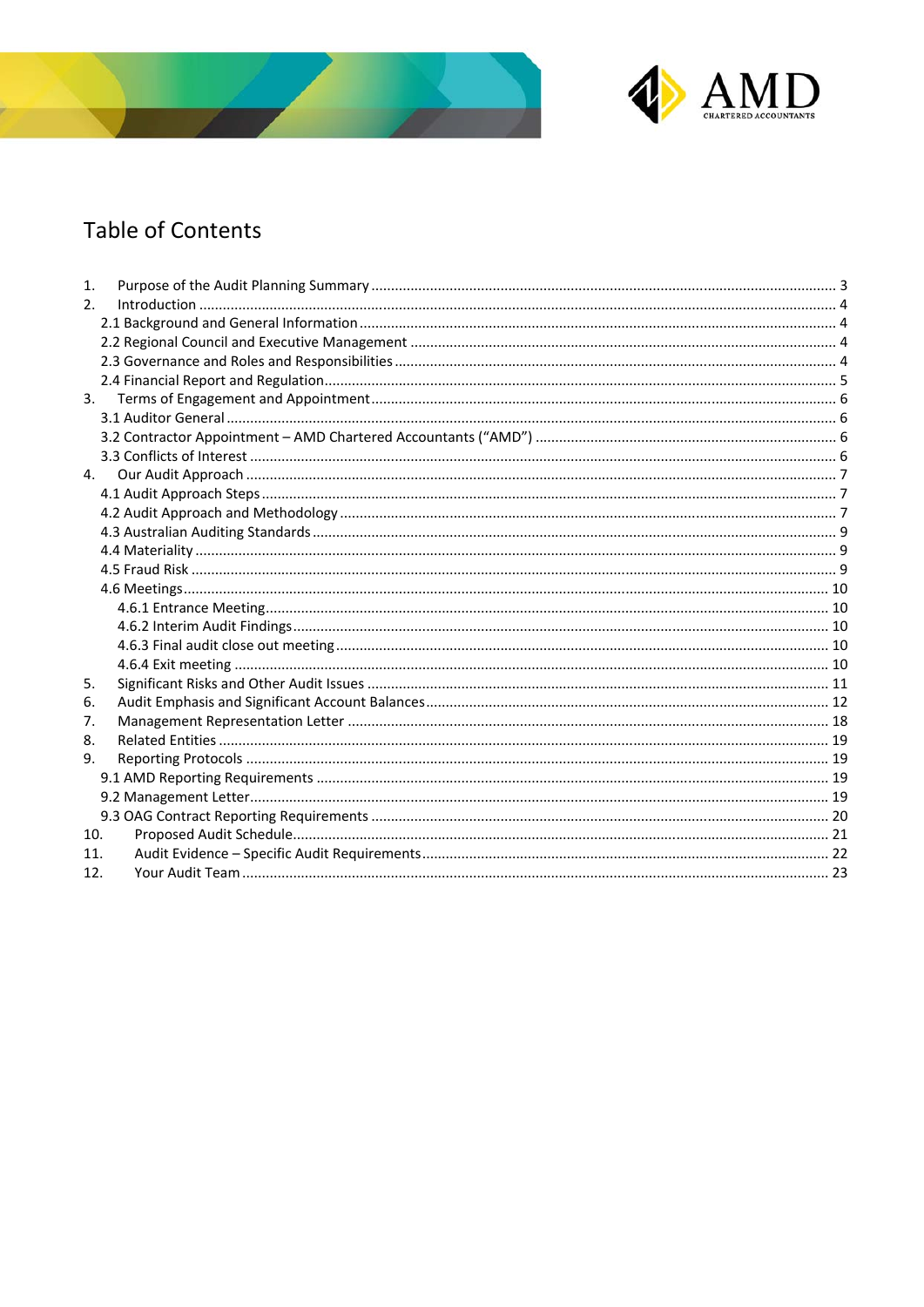



# 1. Purpose of the Audit Planning Summary

The purpose of this Audit Planning Summary is to provide the Bunbury‐Harvey Regional Council Audit Committee and Executive Management our proposed approach to the audit of the financial report of the Bunbury‐Harvey Regional Council for the year ending 30 June 2020.

This Audit Planning Summary ensures our responsibility to communicate with those charged with governance are satisfied.

Specifically, this Audit Planning Summary includes:

- Introduction
- Terms of Engagement and Appointment
- Our Audit Approach
- Significant Risks and Other Audit Issues
- Audit Emphasis and Significant Account Balances
- Management Representation Letter
- Related Entities
- Reporting Protocols
- Proposed Audit Schedule
- Audit Evidence ‐ Specific Audit Requirements
- Your Audit Team

If there are any matters in the Summary that you would like clarified, please do not hesitate to contact us.

There may be areas where you would like us to increase the audit focus. We would be pleased to discuss these to determine the most efficient and effective approach to performing the Bunbury‐Harvey Regional Council's audit requirements.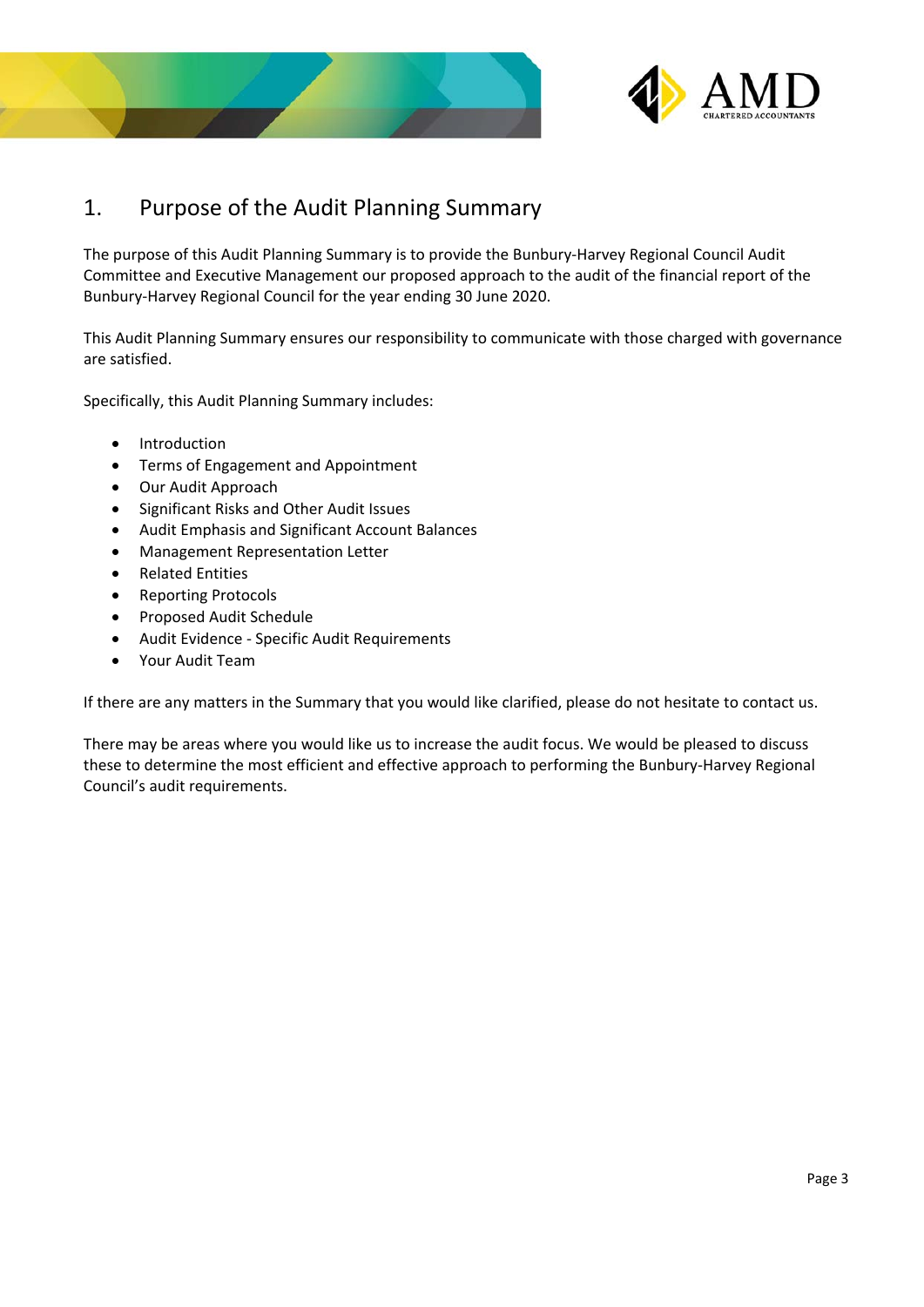



# 2. Introduction

# **2.1 Background and General Information**

Bunbury‐Harvey Regional Council (BHRC) is a statutory local government authority (Regional Council) established in 1990 by the City of Bunbury and the Shire of Harvey. The primary purpose of BHRC is waste recovery and disposal. BHRC is not responsible for waste collection services as that is the responsibility of the individual Councils'.

The BHRC has two main areas of operations — the Stanley Road Waste Management Facility and the Banksia Road Organics Processing Facility. BHRC owns and manages the Stanley Road Waste Management Facility, which encompasses a waste transfer station and a Class II landfill site.

The Organics Processing Facility is managed by BHRC on behalf of the Wellington Regional Group of Councils, which comprises the City of Bunbury, Shire of Harvey, Shire of Capel, Shire of Dardanup, Shire of Collie, Shire of Donnybrook‐Balingup and the Shire of Boyup Brook.

# **2.2 Regional Council and Executive Management**

The Bunbury‐Harvey Regional Council consists of:

| Chairperson                | <b>Tresslyn Smith</b>  |
|----------------------------|------------------------|
| Deputy Chairperson         | Tania Jackson          |
| Councillor                 | Jaysen De San Miguel   |
| Councillor                 | Karen Turner           |
| Councillor                 | <b>Bill Adams</b>      |
| Deputy Delegate/Councillor | <b>Wendy Dickinson</b> |
|                            |                        |

The Council Executive Management consists of: Chief Executive Officer ("CEO") Tony Battersby

# **2.3 Governance and Roles and Responsibilities**

Bunbury‐Harvey Regional Council's revenue comes from three main sources:

- Fees and charges;
- Operating grants, subsidies and contributions; and
- Interest earnings.

The Bunbury‐Harvey Regional Council is governed by an independent Council. Councillors are elected by the ratepayers.

Bunbury‐Harvey Regional Council appoints a CEO to ensure resources are effectively and efficiently managed. Council may delegate to the CEO the exercise of any of its powers or the discharge of any of its duties under the Local Government Act 1995.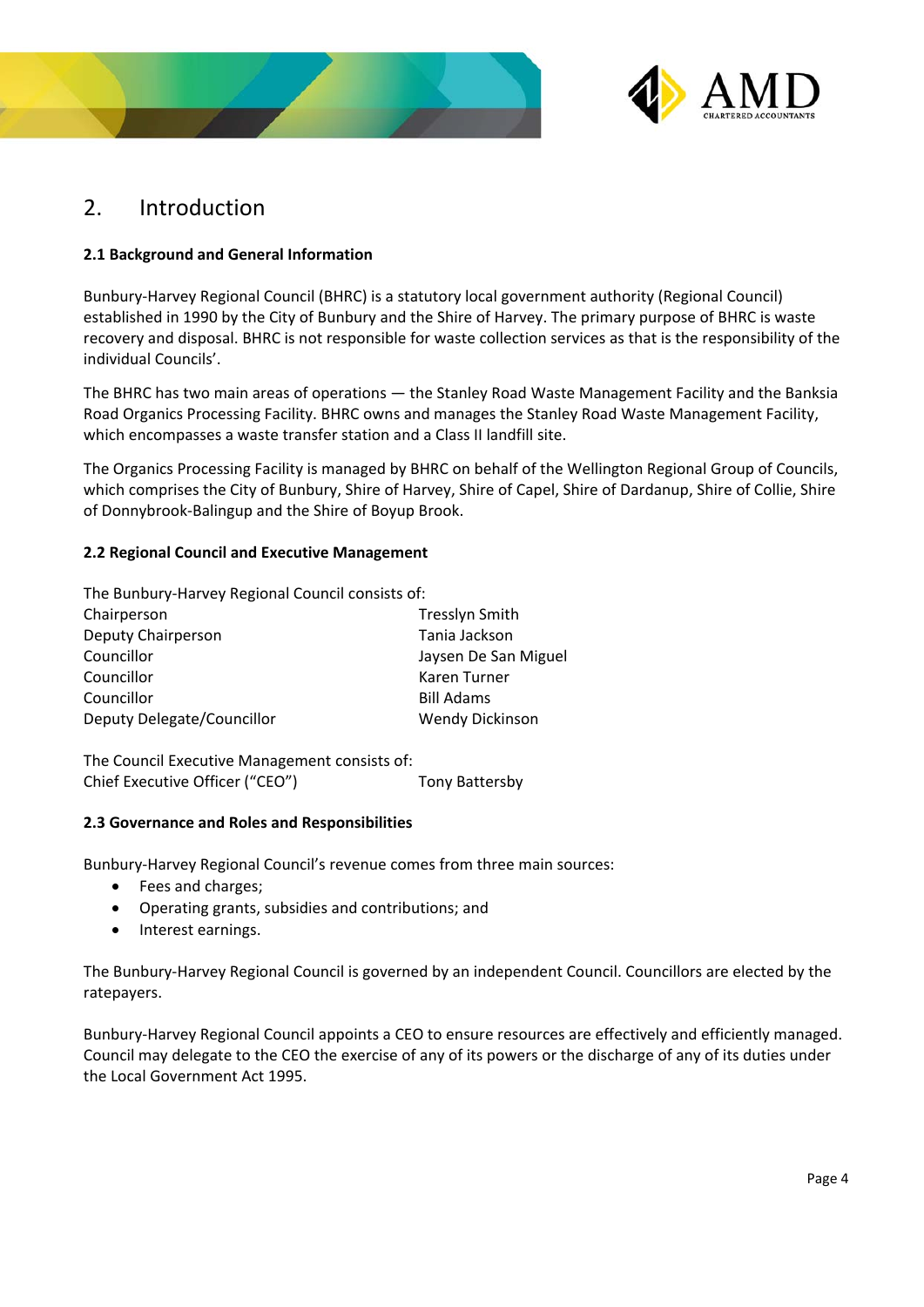



# **2.4 Financial Report and Regulation**

Bunbury‐Harvey Regional Council's annual financial report is general purpose financial statements prepared in accordance with the Act and, to the extent that they are not inconsistent with the Act, the Australian Accounting Standards.

Applicable financial reporting regulations Bunbury‐Harvey Regional Council must comply with includes:

- Local Government Act 1995 ("the Act");
- Local Government (Financial Management) Regulations 1996 ("the Regulations"); and
- Local Government (Audit) Regulations 1996.

The Auditor General's audit report will be prepared in accordance with the Act, Regulations and Australian Auditing Standards and include the audit opinion on the annual financial report. The Auditor General's audit report will also report:

- Any significant adverse trends in the financial position of Bunbury‐Harvey Regional Council;
- Any instances of non- compliance with the Act, the regulations or applicable financial controls of any other written law identified during the course of the audit;
- Whether all required information and explanations are obtained during the audit;
- Whether all audit procedures are satisfactorily completed;
- Whether, in the Auditor General's opinion, the asset consumption ratio and asset renewal funding ratio included in the annual financial report are supported by verifiable information and reasonable assumptions.

Bunbury‐Harvey Regional Council is required to publish the auditor's report with the annual financial report on its website. If the Auditor General reports other significant matters to Bunbury‐Harvey Regional Council, then the Council will be required to report to the Minister action taken with respect to those matters.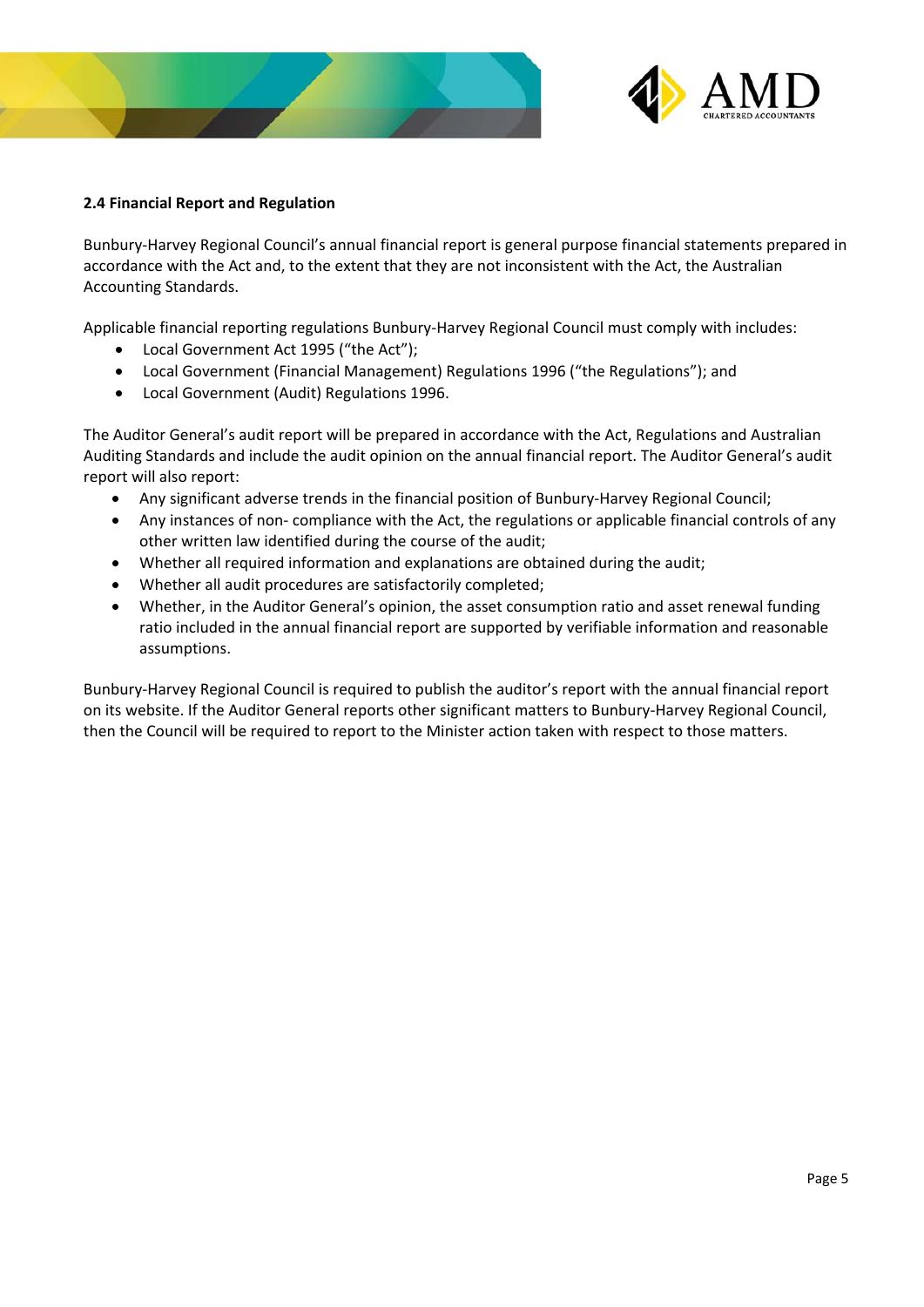



# 3. Terms of Engagement and Appointment

# **3.1 Auditor General**

Following proclamation of the Local Government Amendment (Auditing) Act 2017, the Auditor General becomes responsible for the annual financial report audit of Western Australian Local Governments.

The annual financial statement audit of Bunbury-Harvey Regional Council was completed by the Auditor General for the first time for the year ended 30 June 2018.

# **3.2 Contractor Appointment – AMD Chartered Accountants ("AMD")**

AMD has been contracted by the Auditor General to perform the Bunbury‐Harvey Regional Council financial report audit on the Auditor General's behalf for the year ending 30 June 2020. The OAG and AMD have signed a contractor agreement which outlines the relationships between the OAG, Council and AMD.

Our audit procedures will be conducted under the direction of the Auditor General, who will retain responsibility for forming the audit opinion and issuing the audit report to the Bunbury‐Harvey Regional Council. The signed contractor agreement requires AMD to use the OAG's audit approach and methodology.

AMD is required to report any matter to the Auditor General which may affect the Auditor General's responsibilities under the Auditor General Act 2006. AMD's reporting requirements as outlined within the contractor agreement are outlined within section 9 of this Audit Planning Summary, Reporting Protocols.

# **3.3 Conflicts of Interest**

We confirm we have completed our independence evaluation and are satisfied we do not have any actual or perceived conflicts of interest in completing the annual audit of Bunbury‐Harvey Regional Council on behalf of the Auditor General.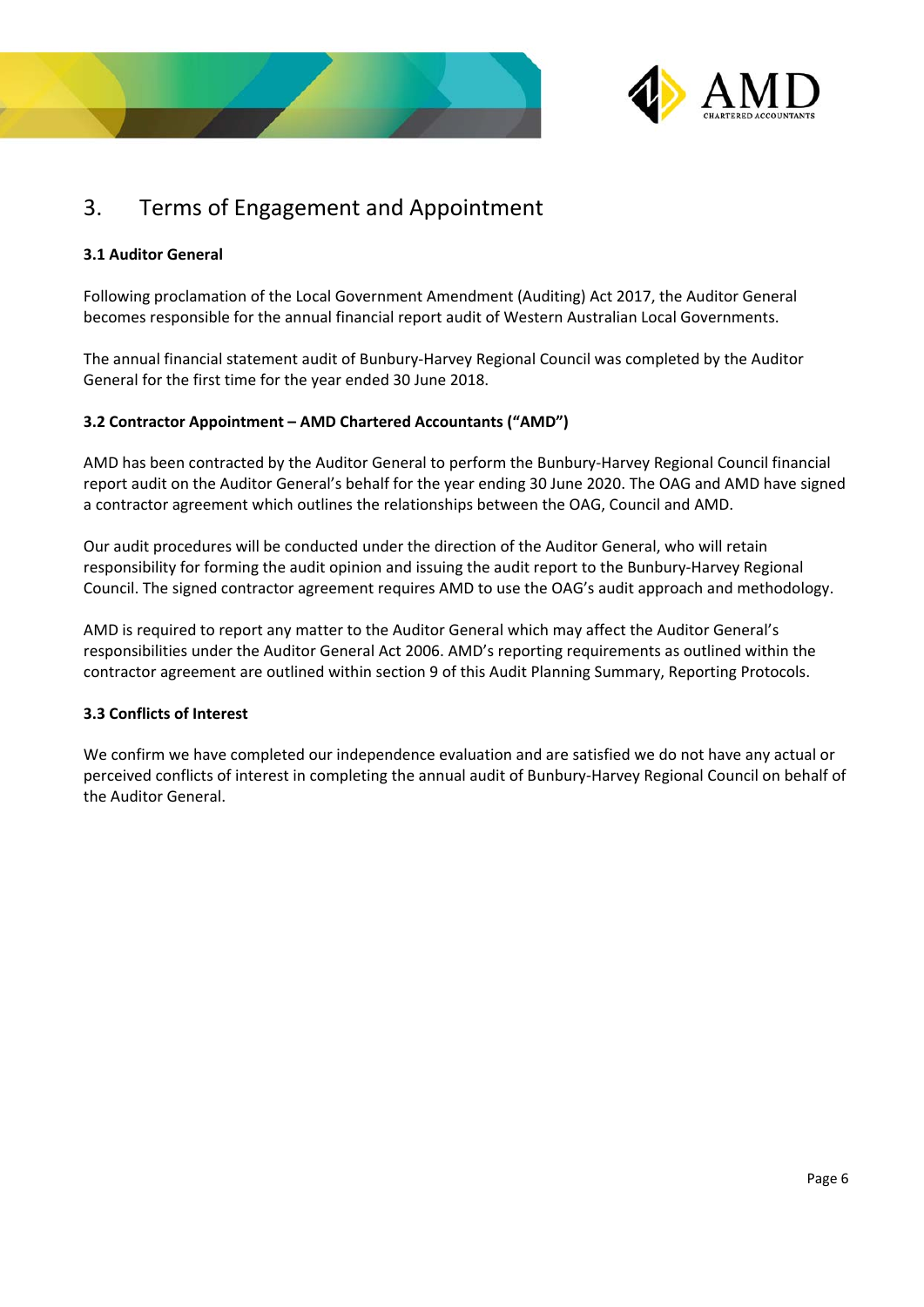



# 4. Our Audit Approach

# **4.1 Audit Approach Steps**

Our audit approach comprises five steps:

#### **STEP 5**

- Provide Signing Review Memo (SRM) draft management report, financial report, signed Representation Letter and access to audit workpapers to the OAG

STEP 4

- Completion procedures

- Overall evaluation of audit

evidence

- Obtain signed

Management

**Representation Letter** 

from LG

#### STEP<sub>1</sub>

- Update our understanding of LG and processes

- Identify and assess risk

- Identify significant accounts

- Understand and evaluate control environment

### STEP<sub>2</sub>

- Test operating effectiveness of controls, where applicable

- Assess reliance on controls

- Sample testing of transactions - Assess risk of misstatements

### STEP<sub>3</sub>

- Review format of the financial report

- Verify balances and disclosures in the financial report, including the notes

# **4.2 Audit Approach and Methodology**

Our audit approach is designed to specifically focus audit attention on the key areas of risk faced by Bunbury‐ Harvey Regional Council in reporting on finances and performance.

As part of our audit approach, we have conducted an initial financial report risk assessment to determine whether any of the risks identified are, in our judgement, high risks. A high risk is an assessed risk of material misstatement in the financial report that in our judgement is a key audit area and therefore requires special audit consideration.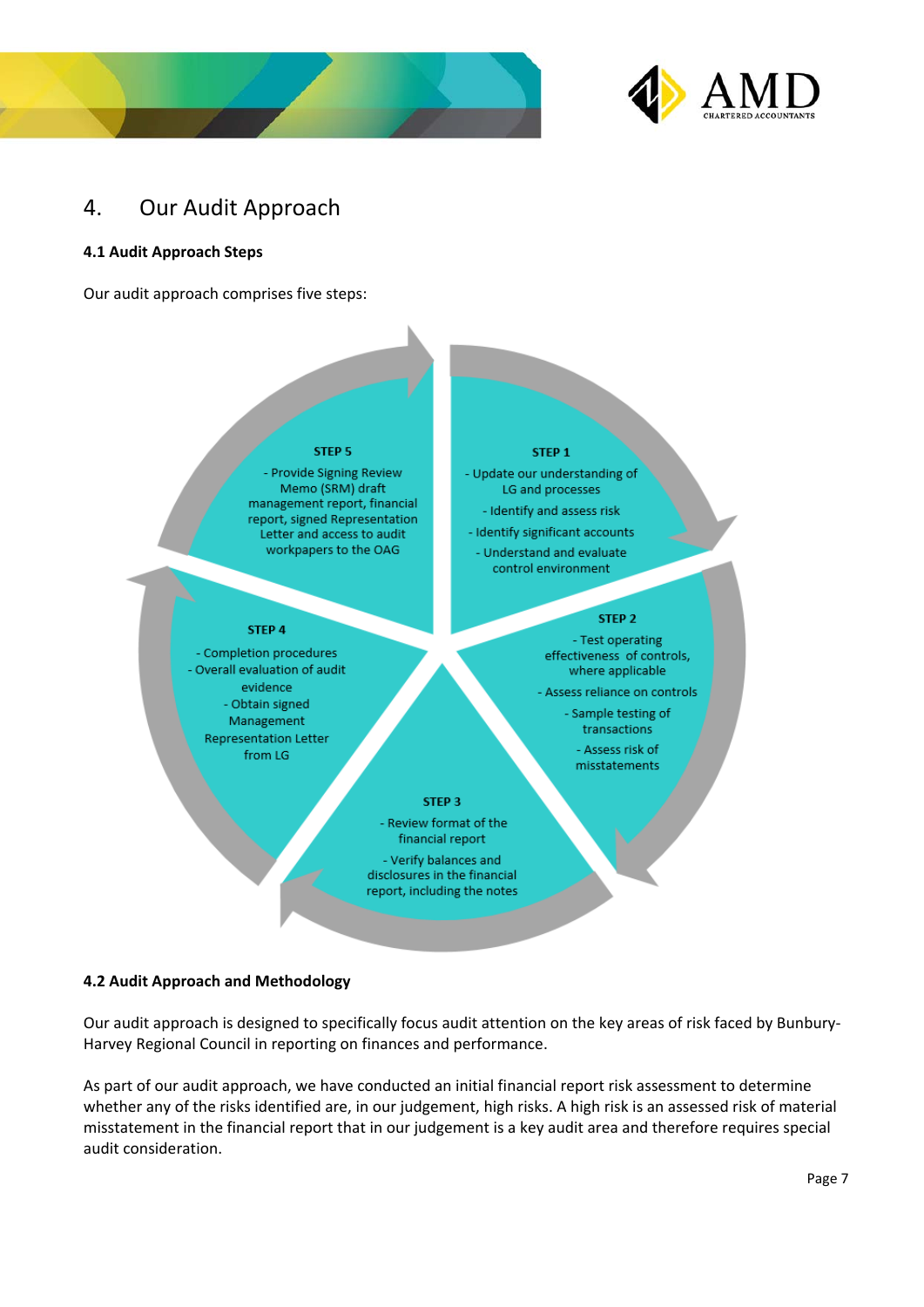



Our assessment of key audit areas is based on:

- Discussions held with the Executive Management team;
- The complexity of transactions within each audit area;
- The degree of subjectivity in the measurement of financial information related to the risk, in particular those requiring significant accounting estimates and assumptions; and
- The degree of susceptibility to fraud risk.

Testing of high risk material balances follows a hierarchy approach commencing with tests of controls, substantive analytical review procedures and finally tests of details. Testing of low risk material balances is coordinated with the auditing of high risk material balances.

Our audit will be separated into two components, the interim audit and the final audit. The interim audit includes:

- understanding Bunbury‐Harvey Regional Council's current business practices;
- understanding the control environment and evaluating the design and implementation of key controls and, where appropriate, whether they are operating effectively;
- testing transactions to confirm the accuracy and completeness of processing accounting transactions;
- clarifying significant accounting issues before the annual financial report is prepared for audit;
- review and assess legislative compliance; and
- follow up prior year management letter comments and recommendations.

The final audit focuses on verifying the annual financial report and associated notes, and includes:

- verifying material account balances using a combination of substantive analytical procedures, tests of details, substantiation to subsidiary records and confirmation with external parties; and
- reviewing the annual financial report and notes for compliance with the *Local Government Act 1995*, *Local Government (Financial Management) Regulations 1996* and to the extent that they are not inconsistent with the Act, the Australian Accounting Standards.

It is important to note that:

- The Council and the CEO are responsible for keeping proper accounts and records, maintaining effective internal controls, preparing the annual financial report, and complying with the Local Government Act and Regulations, and other legislative requirements.
- An audit does not guarantee that every amount and disclosure in the annual financial report is error free. Also, an audit does not examine all evidence and every transaction. However, our audit procedures should identify errors or omissions significant enough to adversely affect the decisions of users of the annual financial report.
- The Council and CEO are responsible for ensuring the accuracy and fair presentation of all information in its annual report, and that it is consistent with the audited annual financial report. We do not provide assurance over your annual report.
- The Council and the CEO have responsibility for maintaining internal controls that prevent or detect fraud or error and to ensure regulatory compliance. The Audit Committee and AMD/the OAG should be informed by management of any fraud or material errors. During the audit we will make inquiries with management about their process for identifying and responding to the risks of fraud, including management override. It should be noted that our audit is not designed to detect fraud, however should instances of fraud come to our attention, and we will report them to you.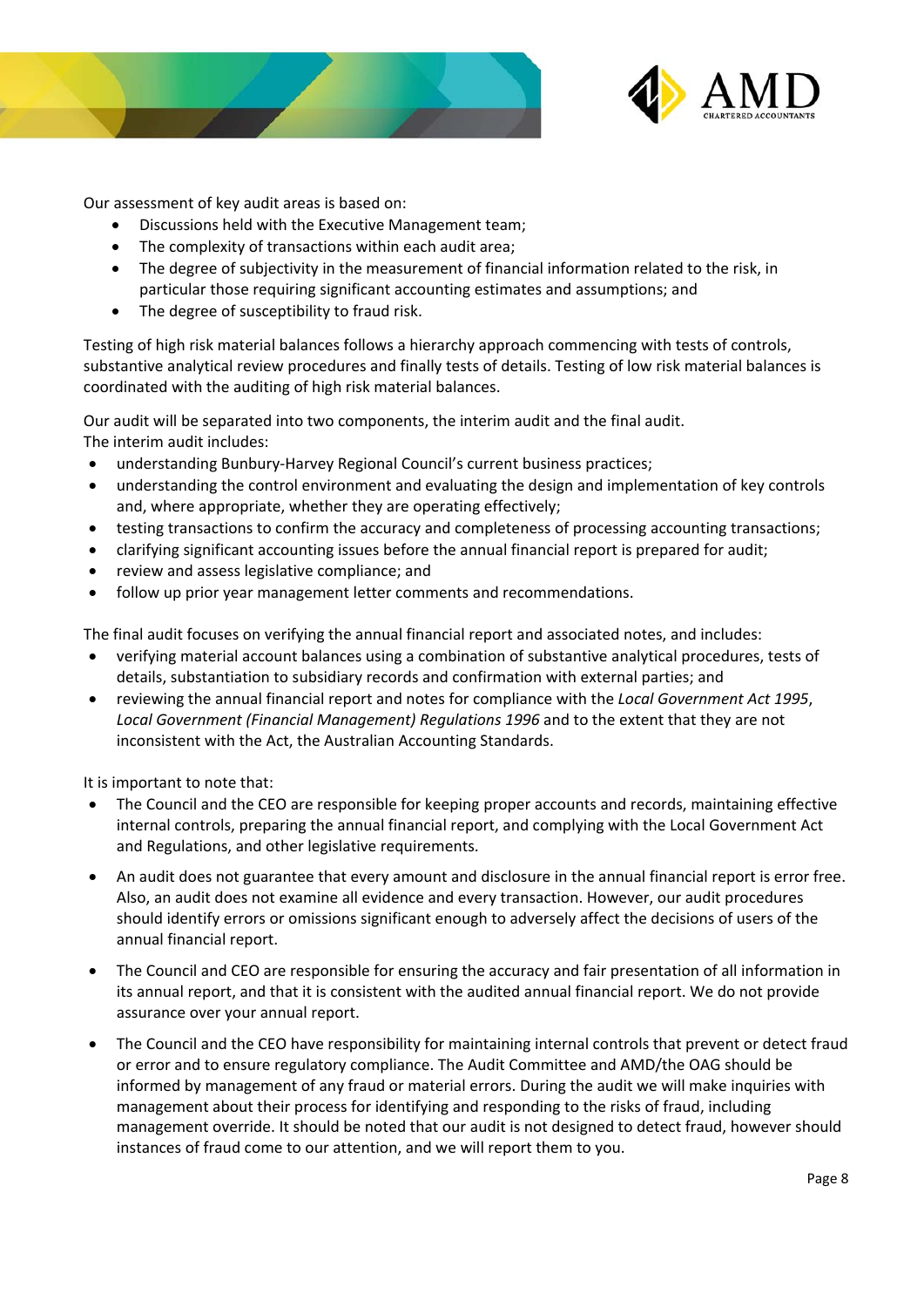



# **4.3 Australian Auditing Standards**

Our audit is conducted in accordance with Australian Auditing Standards. Our aim is to provide reasonable assurance whether the annual financial report is free of material misstatement, whether due to fraud or error. We perform audit procedures to assess whether, in all material respects, the annual financial report is presented fairly in accordance with the Local Government Act 1995, Local Government (Financial Management) Regulations 1996 and, to the extent that they are not inconsistent with the Act, the Australian Accounting Standards.

The nature of the audit is influenced by factors such as:

- the use of professional judgement;
- selective testing;
- the inherent limitations of internal controls; and
- the availability of persuasive rather than conclusive evidence.

As a result, an audit cannot guarantee that all material misstatements will be detected. We examine, on a test basis, information to provide evidence supporting the amounts and disclosures in the annual financial report, and assess the appropriateness of the accounting policies and disclosures used and the reasonableness of significant accounting estimates made by management.

# **4.4 Materiality**

The scope of our audit also applies materiality. The planning materiality level will be calculated and determined using AMD's audit methodology. The amount of materiality may be adjusted during the audit, depending on the results of our audit procedures.

# **4.5 Fraud Risk**

 In accordance with *ASA240 The Auditor's Responsibility Relating to Fraud in the Audit of a Financial Report,*  when planning and performing audit procedures and evaluating the results, the auditor must consider the risk of material misstatement in the financial report as a result of fraud or error.

Council and management of Bunbury‐Harvey Regional Council is responsible for the prevention and detection of fraud and error. The Council is responsible for maintaining accounting records and controls designed to prevent and detect fraud and error, and for the accounting policies and estimates inherent in the financial report.

We will request management complete a self assessment fraud control questionnaire. This allows us to make inquires of management, to obtain an understanding of the risk of fraud within the Council and to determine whether management have knowledge of fraud activities. We will review the fraud control questionnaire assessment.

In addition we will review the Council's fraud prevention control procedures, review significant or unusual transactions, review accounting estimates and key assumptions and review year end accounting adjustments.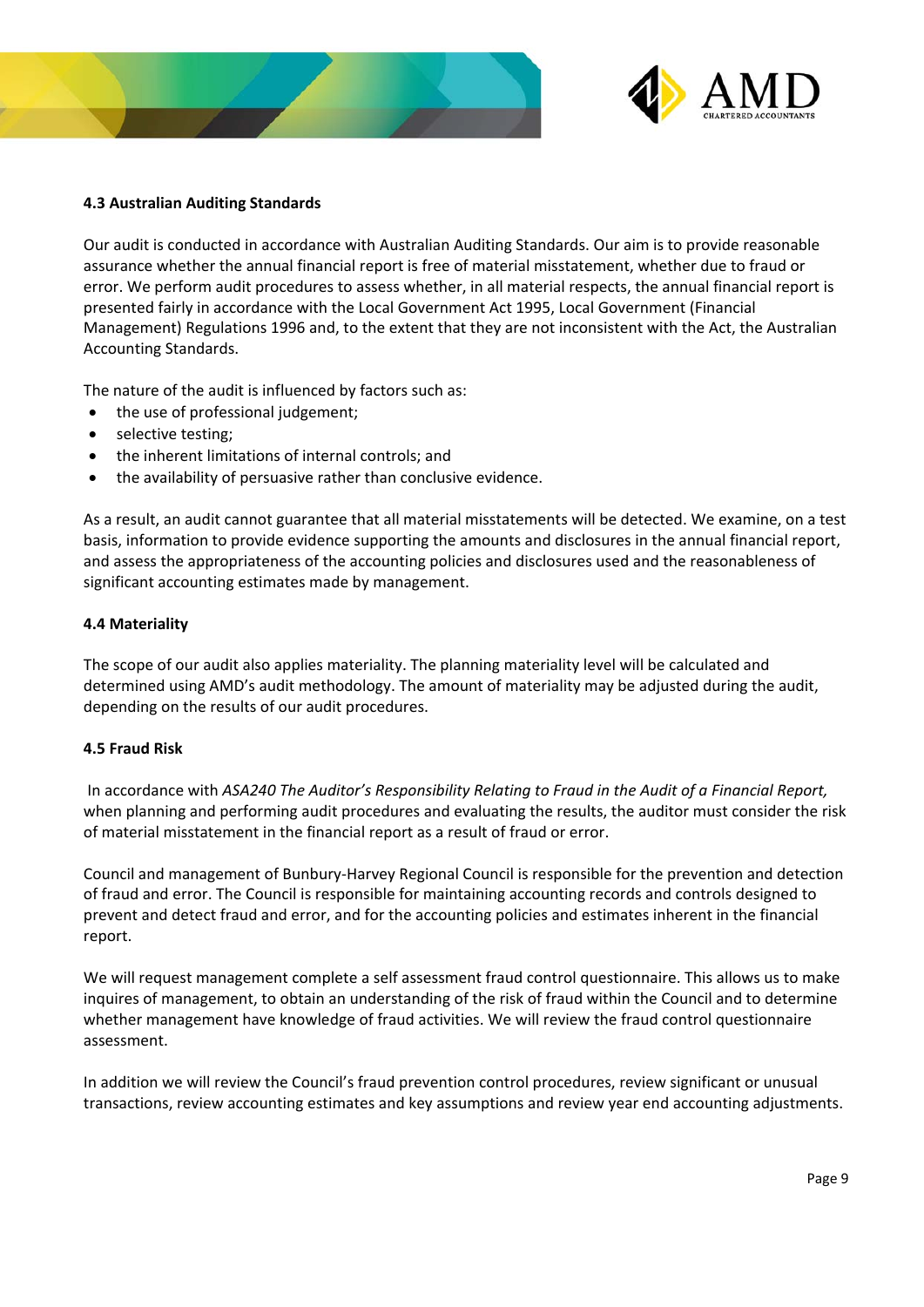



# **4.6 Meetings**

4.6.1 Entrance Meeting

The entrance meeting will discuss this Audit Planning Summary and be held with the Audit Committee (or where impractical for the Audit Committee, a representative from Council), CEO, OAG Director and AMD.

# 4.6.2 Interim Audit Findings

The interim audit findings will be discussed with management by the audit team at the completion of the interim audit. Draft management letters will be provided to the CEO for coordination of comments from appropriate members of your management.

# 4.6.3 Final audit close out meeting

The final audit findings will be discussed with management by the audit team at the completion of the final audit.

# 4.6.4 Exit meeting

The exit meeting will discuss the financial report, proposed audit report to be issued and the management letter. This meeting will be held with the Audit Committee (or where impractical for the Audit Committee, a representative from Council), CEO, OAG Director and AMD.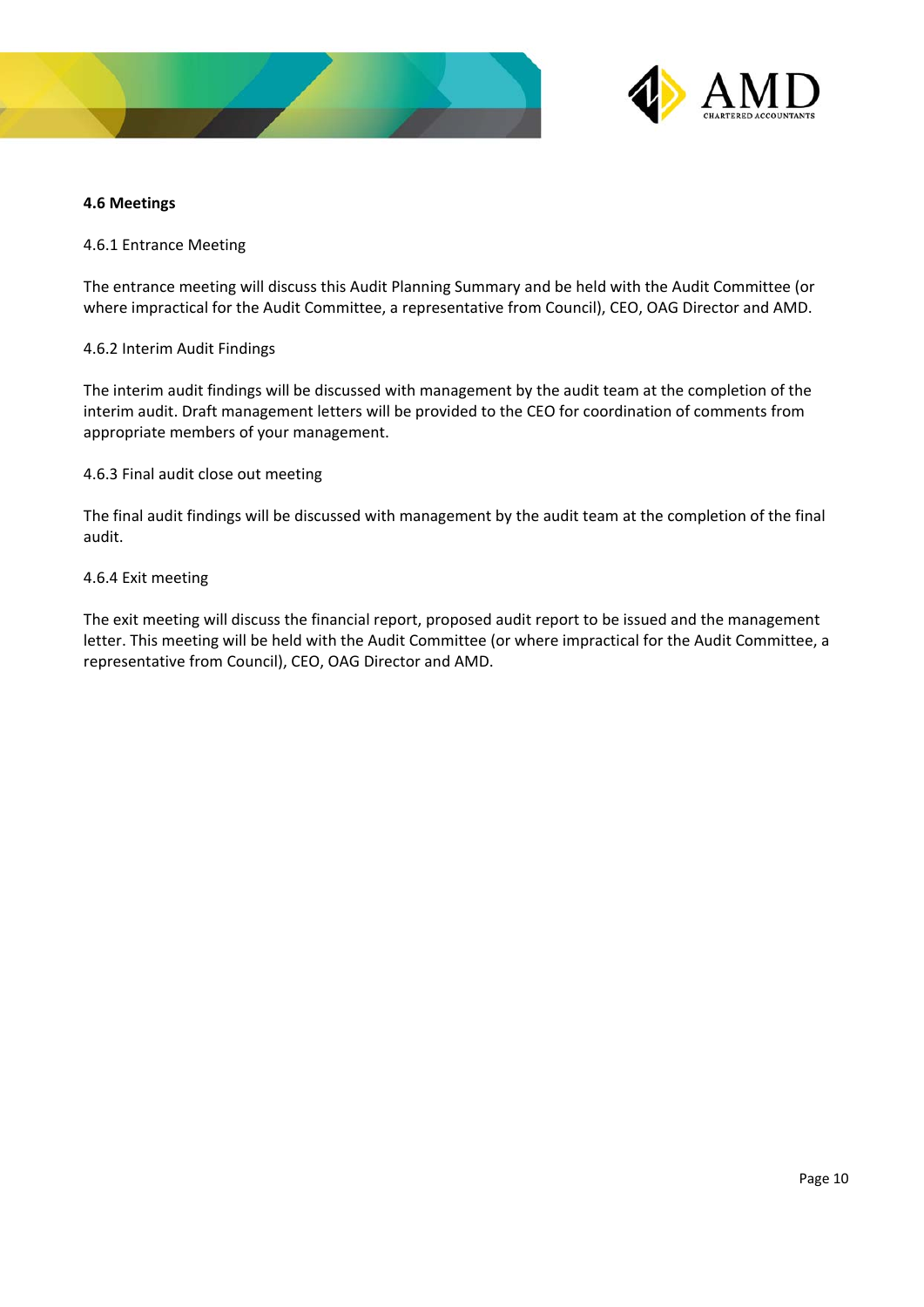



# 5. Significant Risks and Other Audit Issues

Through discussions with the CEO team and based on the 2018/2019 audit, we have identified the following issues and key areas of risk affecting the audit.

| Details of Risk / Issue                                                                                                  | <b>Audit Approach</b>                                           |
|--------------------------------------------------------------------------------------------------------------------------|-----------------------------------------------------------------|
| Audit findings reported in the previous audit                                                                            | We will follow-up the issues                                    |
|                                                                                                                          | reported by the OAG during the                                  |
|                                                                                                                          | 2018/2019 audit.                                                |
| Changes to Australian Accounting Standards:                                                                              | We will review the assessment                                   |
| AASB15 - Revenue from Contracts with Customers                                                                           | completed during the prior year                                 |
| This standard is applicable to Local Government for the year<br>ended 30 June 2020. This standard requires revenue to be | 2019 audit, including the 2019<br>financial report disclosures. |
| recognised by the Local Government on the fulfilment of the                                                              |                                                                 |
| performance obligations of an enforceable contract at a point in                                                         | At the interim audit, we will                                   |
| time or over time, as applicable. For example grant monies.                                                              | request management's progress                                   |
| AASB1058 Income of Not-for-profit Entities<br>$\bullet$                                                                  | with request to standard                                        |
| This standard, in combination with AASB15 establishes new                                                                | implementation.                                                 |
| principles for income recognition for not-for-profit entities                                                            |                                                                 |
| applicable to Local Governments for the year ended 30 June 2020.                                                         | Throughout the audit, we will                                   |
| AASB16 - Leases<br>$\bullet$                                                                                             | monitor the progress of these                                   |
| This standard removes the distinction between operating leases                                                           | applicable Australian Accounting                                |
| and finance leases, and requires all leases (except short term                                                           | Standards and work with                                         |
| leases and leases of low value assets) to be recognised as lease                                                         | management as and when the                                      |
| assets and lease liabilities on the balance sheet. Peppercorn                                                            | changes are implemented.                                        |
| leases to be measured at fair value. The standard is applicable to                                                       |                                                                 |
| Local Governments for the year ended 30 June 2020.                                                                       |                                                                 |
| AASB1059 Service Concession Arrangements: Grantors                                                                       |                                                                 |
| This standard is applicable to public sector entities that enter into                                                    |                                                                 |
| service concession arrangements with private sector operators. It                                                        |                                                                 |
| requires grantors to recognise a service concession asset and                                                            |                                                                 |
| where applicable, a service concession liability on the balance                                                          |                                                                 |
| sheet. This standard is applicable to Local Governments for the                                                          |                                                                 |
| year ended 30 June 2021.                                                                                                 |                                                                 |
| We have identified the following areas that we consider require                                                          | We will review the accounting<br>treatment and disclosure       |
| additional focus during 2019/2020 Local Government Audits:<br>General accounting journals                                | processes during our interim                                    |
| • Fair value of assets, including restricted use assets taking into                                                      | audit.                                                          |
| account externally imposed restrictions                                                                                  |                                                                 |
| <b>Financial ratios</b>                                                                                                  |                                                                 |
| Related party disclosures                                                                                                |                                                                 |
| Contingent Liabilities, including waste facility site                                                                    |                                                                 |
| Purchasing processes and documented evidence relating to                                                                 |                                                                 |
| obtaining quotations and tenders                                                                                         |                                                                 |
| Current and approved Long Term Financial Plan and Asset                                                                  |                                                                 |
| Management Plan, with sufficient data.                                                                                   |                                                                 |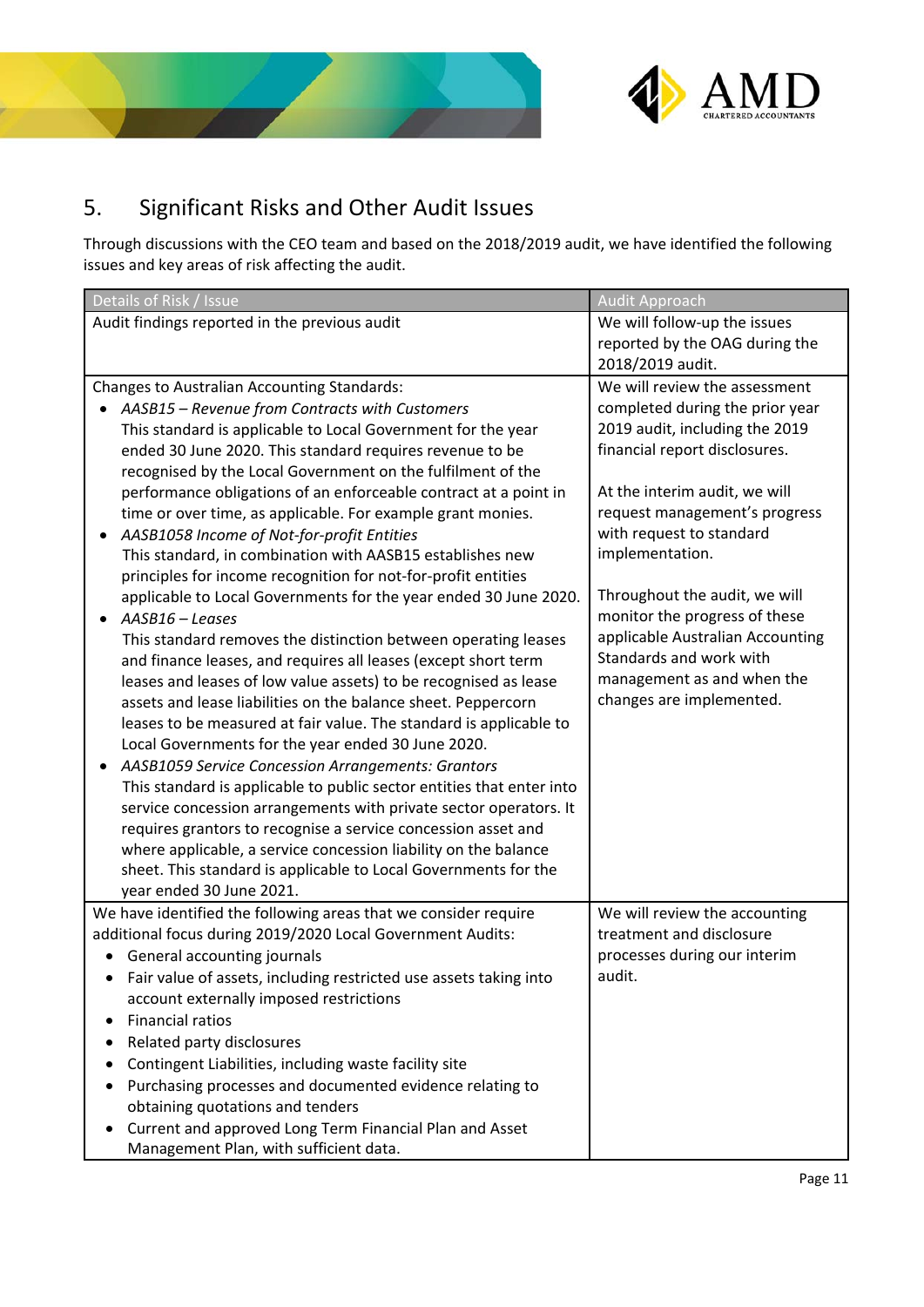



| Details of Risk / Issue                                                                                                                                                                                                              | <b>Audit Approach</b>                                                                                                                                                                                                                                                                                                                                                                                                        |
|--------------------------------------------------------------------------------------------------------------------------------------------------------------------------------------------------------------------------------------|------------------------------------------------------------------------------------------------------------------------------------------------------------------------------------------------------------------------------------------------------------------------------------------------------------------------------------------------------------------------------------------------------------------------------|
| The following annual financial report items are derived from<br>accounting estimates and hence will receive specific audit attention:<br>Provision for annual and long service leave<br>Fair value of assets<br>Impairment of assets | We will review the method and<br>underlying data that management<br>and where applicable third parties<br>use when determining critical<br>accounting estimates. This will<br>include considering the<br>reasonableness of assumptions<br>and corroborating<br>representations.                                                                                                                                              |
| COVID-19                                                                                                                                                                                                                             | We will work with your<br>management to minimise the risk<br>for your staff and councillors, and<br>our staff and contractors, and to<br>your operations, while completing<br>audits in the best timeframe<br>possible under the circumstances.<br>This will likely involve more audit<br>work being performed remotely<br>rather than at your premises,<br>and/or delaying audit work if<br>unforeseen circumstances arise. |

# 6. Audit Emphasis and Significant Account Balances

Our audit approach involves assessing the Bunbury‐Harvey Regional Council's overall control environment and understanding key business processes/cycles and internal controls relevant to the audit.

We will test key controls for all significant business cycles. The level of testing will be dependent on our assessment of the risk in each business cycle. We plan to address the following cycles:

- Revenue and Receivables cycle;
- Expenditure and Payable cycle;
- Payroll and Employee Entitlements cycle;
- Cash and Financing cycle;
- Inventory cycle; and
- Fixed assets cycle (Property, Plant, Equipment and Infrastructure).

The extent of our reliance on controls, together with the materiality level, determines the nature and extent of our audit procedures to verify individual account balances.

The table below lists those items in the Statement of Financial Position and the Statement of Comprehensive Income that are significant account balances, and our planned audit approach for these balances. When selecting significant account balances, we consider materiality, the nature of the balance, inherent risk and the sensitivity of disclosures.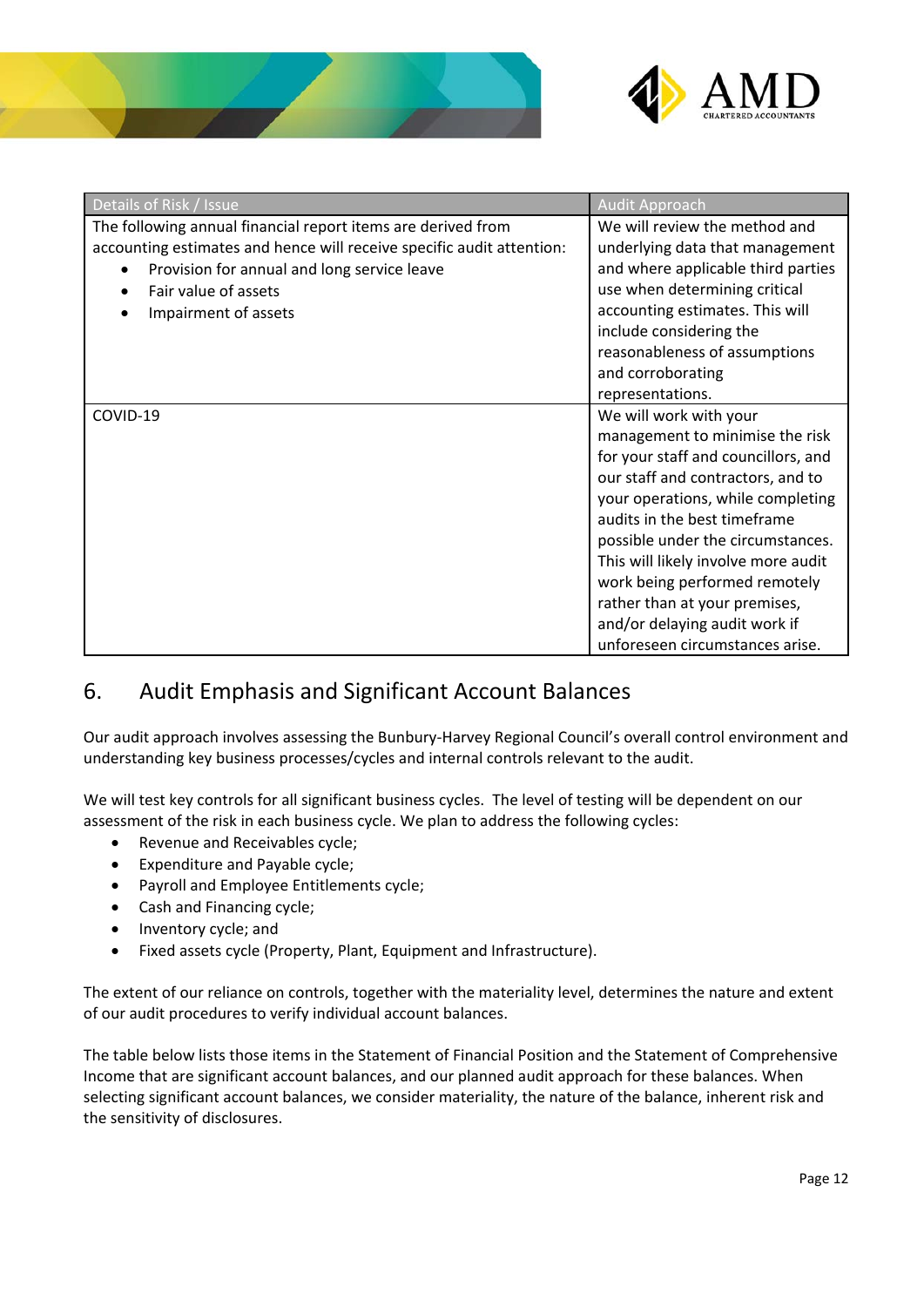



| <b>Significant Account</b>                          | 2019<br><b>Audited</b><br><b>Balance</b><br>\$′000 | <b>Audit Approach</b>                                                                                                                                                                                                                                                                                                                                                                                                                                                                                                                                                                                                                                                                                                                                                                   |
|-----------------------------------------------------|----------------------------------------------------|-----------------------------------------------------------------------------------------------------------------------------------------------------------------------------------------------------------------------------------------------------------------------------------------------------------------------------------------------------------------------------------------------------------------------------------------------------------------------------------------------------------------------------------------------------------------------------------------------------------------------------------------------------------------------------------------------------------------------------------------------------------------------------------------|
| <b>Statement of Financial Position</b>              |                                                    |                                                                                                                                                                                                                                                                                                                                                                                                                                                                                                                                                                                                                                                                                                                                                                                         |
| Cash and cash equivalents                           | 3,949                                              | Review and assess effectiveness of internal controls.<br>$\bullet$<br>Perform walkthroughs of the cash cycle.<br>٠<br>Review bank reconciliations.<br>$\bullet$<br>Review transfers between bank accounts.<br>$\bullet$<br>Verify large or unusual reconciling items.<br>$\bullet$<br>Verify year end bank balance through bank confirmations.<br>$\bullet$<br>Verify classifications including restricted / unrestricted; trust vs<br>$\bullet$<br>municipal and financial assets.<br>Analytical review.<br>٠                                                                                                                                                                                                                                                                          |
| Receivables including<br>other current assets       | 406                                                | Review and assess effectiveness of internal controls.<br>٠<br>Perform walkthroughs of the revenue and receivable cycle.<br>٠<br>Perform cut-off testing and review credit notes.<br>٠<br>Review subsequent receipts.<br>٠<br>Verification of accrued income, ensuring requirements of AASB15<br>$\bullet$<br>and AASB1058 are met.<br>Review expected credit loss assessment ensuring compliant with<br>AASB9.<br>Analytical review.<br>٠                                                                                                                                                                                                                                                                                                                                               |
| Inventories                                         | 8                                                  | Review and assess effectiveness of internal controls.<br>$\bullet$<br>Perform walkthroughs of the inventory cycle.<br>٠<br>Review of stock listings.<br>٠<br>Verification of units costs.<br>Consider obsolete and slow moving inventories.<br>٠                                                                                                                                                                                                                                                                                                                                                                                                                                                                                                                                        |
| Property, plant,<br>equipment and<br>infrastructure | 5,188                                              | Review and assess effectiveness of internal controls, including<br>$\bullet$<br>internal control testing with respect to Council's processes for<br>determining inputs into fair value.<br>Perform walkthroughs of the fixed assets cycle.<br>٠<br>Analyse year end balances for each major class of asset comparing<br>$\bullet$<br>to last year.<br>Perform sample testing on asset additions and disposals.<br>٠<br>Review management's impairment assessment at year end.<br>٠<br>Test items posted to construction in progress to assess<br>$\bullet$<br>appropriateness of expenses being capitalised.<br>Review accounting treatment for repairs and maintenance costs to<br>٠<br>determine correct classification.<br>Ensure assets less than \$5,000 are expensed as required. |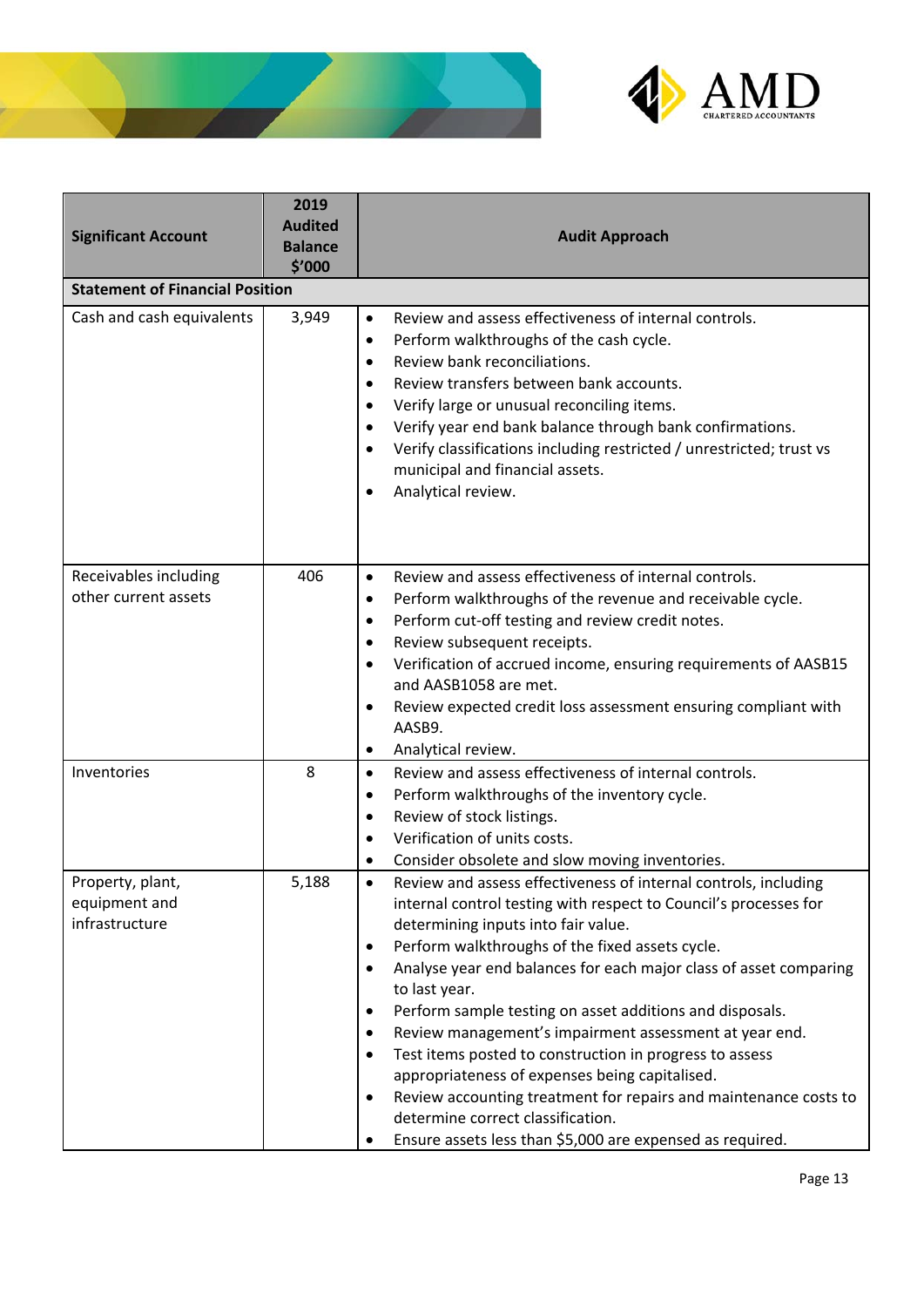



| <b>Significant Account</b>                                                | 2019<br><b>Audited</b><br><b>Balance</b><br>\$'000 | <b>Audit Approach</b>                                                                                                                                                                                                                                                                                                                                                                                                                                                                                                                                                    |
|---------------------------------------------------------------------------|----------------------------------------------------|--------------------------------------------------------------------------------------------------------------------------------------------------------------------------------------------------------------------------------------------------------------------------------------------------------------------------------------------------------------------------------------------------------------------------------------------------------------------------------------------------------------------------------------------------------------------------|
|                                                                           |                                                    | Assess and perform tests to determine whether carrying amounts<br>$\bullet$<br>approximate fair value.<br>Where relevant, confirm balances to independent valuation<br>$\bullet$<br>reports and test key assumptions in determining fair value.<br>Ensure revaluation increments / decrements are correctly applied.<br>٠<br>Ensure vested land and restricted use assets recorded in<br>$\bullet$<br>accordance with AASB13 take into account externally imposed<br>restrictions.<br>Review developer contributions to ensure correctly recorded and<br>٠<br>disclosed. |
| Payables                                                                  | 96                                                 | Review and assess effectiveness of internal controls.<br>$\bullet$<br>Perform walkthroughs of the purchasing and payables cycle.<br>$\bullet$<br>Test for unrecorded liabilities and review subsequent payments<br>$\bullet$<br>post year end.<br>Test and review material accrual balances.<br>$\bullet$<br>Verification of accrued expenses.<br>$\bullet$<br>Perform cut-off testing.<br>$\bullet$<br>Ensure prepaid rates are correctly classified as a liability in<br>$\bullet$<br>accordance with AASB1058.<br>Analytical review.<br>$\bullet$                     |
| Provisions                                                                | 320                                                | Review internal controls and employee provision reconciliations.<br>$\bullet$<br>Review the reasonableness of assumptions and calculations.<br>$\bullet$<br>Ensure calculations in accordance with AASB119.<br>Test a sample of leave balances to ensure correct.<br>٠<br>Analytical review.<br>$\bullet$                                                                                                                                                                                                                                                                |
| Equity (Total)                                                            | 9,135                                              | Review internal controls.<br>$\bullet$<br>Sample test reserve movements to supporting documentation<br>$\bullet$<br>including cash reserves and asset revaluation reserves.<br>Analytical review.                                                                                                                                                                                                                                                                                                                                                                        |
| <b>Statement of Comprehensive Income</b>                                  |                                                    |                                                                                                                                                                                                                                                                                                                                                                                                                                                                                                                                                                          |
| Operating and non-<br>operating grants,<br>subsidies and<br>contributions | 120                                                | Review of key processes and controls.<br>$\bullet$<br>Perform walkthroughs of the revenue cycle relating to grants,<br>$\bullet$<br>subsidies and contributions.<br>Sample testing of transactions, including applicable agreements.<br>٠<br>Perform cut-off testing.<br>٠<br>Review and test disclosures in respect to unspent grants at year<br>end.<br>Sample testing of non-cash contributions.<br>٠<br>Analytical review.<br>٠                                                                                                                                      |
| Fees and charges                                                          | 3,331                                              | Review of key processes and controls.<br>$\bullet$                                                                                                                                                                                                                                                                                                                                                                                                                                                                                                                       |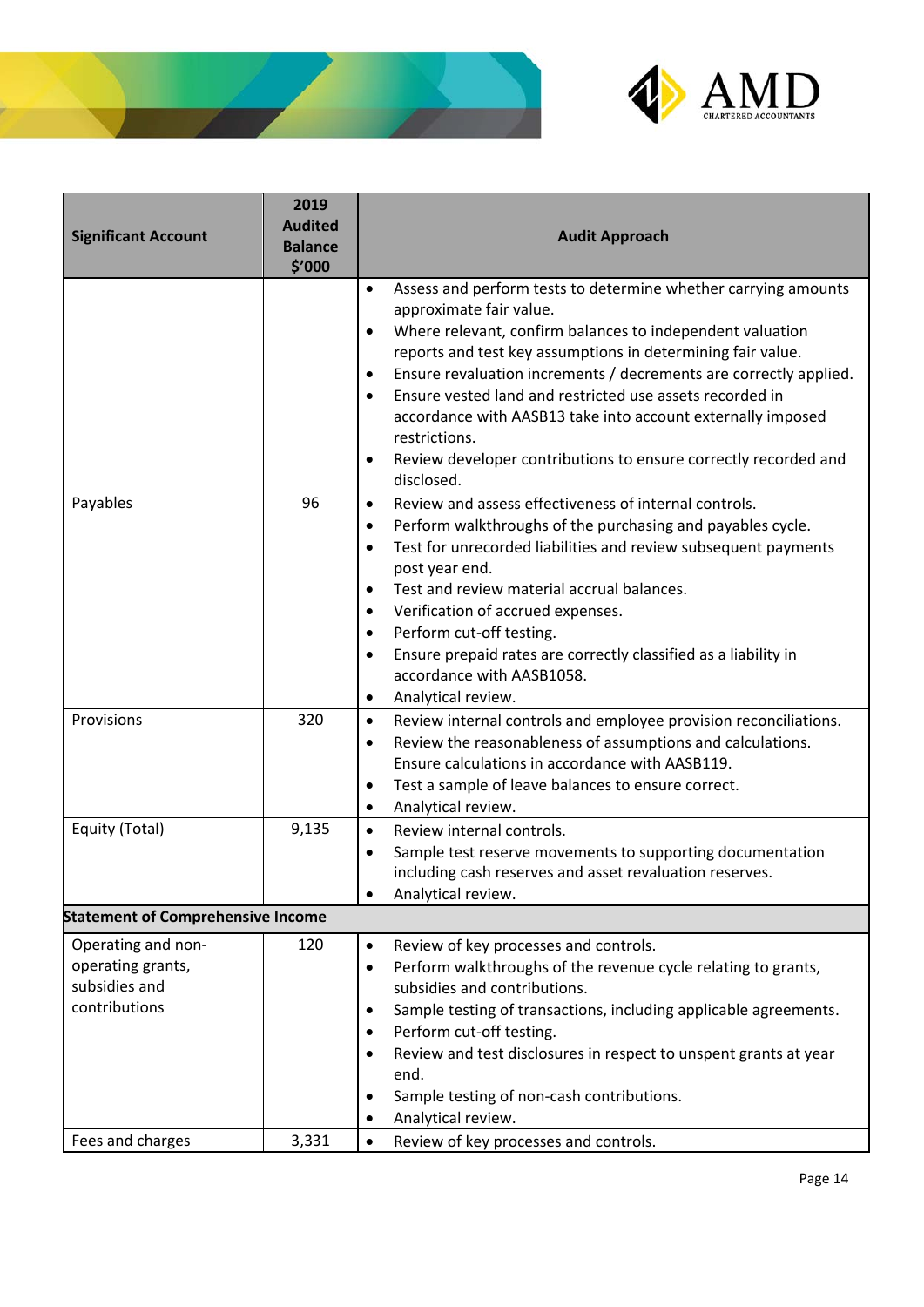



| <b>Significant Account</b>                        | 2019<br><b>Audited</b><br><b>Balance</b><br>\$'000 | <b>Audit Approach</b>                                                                                                                                                                                                                                                                                          |
|---------------------------------------------------|----------------------------------------------------|----------------------------------------------------------------------------------------------------------------------------------------------------------------------------------------------------------------------------------------------------------------------------------------------------------------|
|                                                   |                                                    | Perform walkthroughs of the revenue cycle relating to fees and<br>$\bullet$<br>charges.<br>Sample testing of transactions.<br>$\bullet$<br>Perform cut-off testing and review credit notes.<br>$\bullet$<br>Analytical review.<br>$\bullet$                                                                    |
| Other revenue, including<br>interest earnings     | 415                                                | Review of key processes/controls.<br>$\bullet$<br>Perform walkthroughs of the revenue cycle relating to other<br>$\bullet$<br>revenue.<br>Sample testing of transactions.<br>Perform cut-off testing.<br>Review credit notes.<br>Analytical review.                                                            |
| Employee related<br>expenses                      | 1,716                                              | Review of key processes and controls.<br>$\bullet$<br>Perform walkthroughs of the payroll cycle.<br>$\bullet$<br>Sample testing of transactions.<br>$\bullet$<br>Verify wages reconciliation.<br>$\bullet$<br>Analytical review.<br>$\bullet$                                                                  |
| Materials and contracts<br>Utilities<br>Insurance | 1,843                                              | Review of key processes and controls.<br>$\bullet$<br>Perform walkthroughs of the purchasing and payments cycle.<br>$\bullet$<br>Sample resting of transactions.<br>$\bullet$<br>Analytical review.<br>$\bullet$                                                                                               |
| Depreciation and<br>amortisation                  | 548                                                | Review of management's assessment of the useful lives of assets<br>$\bullet$<br>and assess reasonableness.<br>Verify depreciation expenses to valuation reports (where<br>$\bullet$<br>applicable).<br>Perform re-calculation tests.<br>$\bullet$<br>Analytical review.<br>$\bullet$                           |
| Other expenses, including<br>interest expense     | 314                                                | Review of key processes/controls<br>$\bullet$<br>Perform walkthroughs of the purchasing and payments cycle.<br>$\bullet$<br>Sample testing of transactions.<br>$\bullet$<br>Review listing of other expenses to identify large or unusual<br>$\bullet$<br>accounts and test accordingly.<br>Analytical review. |

The table below lists those significant financial statement disclosures or other auditable areas and our planned audit approach for these disclosures. When selecting significant disclosures, we consider materiality, the nature of the item, inherent risk and the sensitivity of disclosures.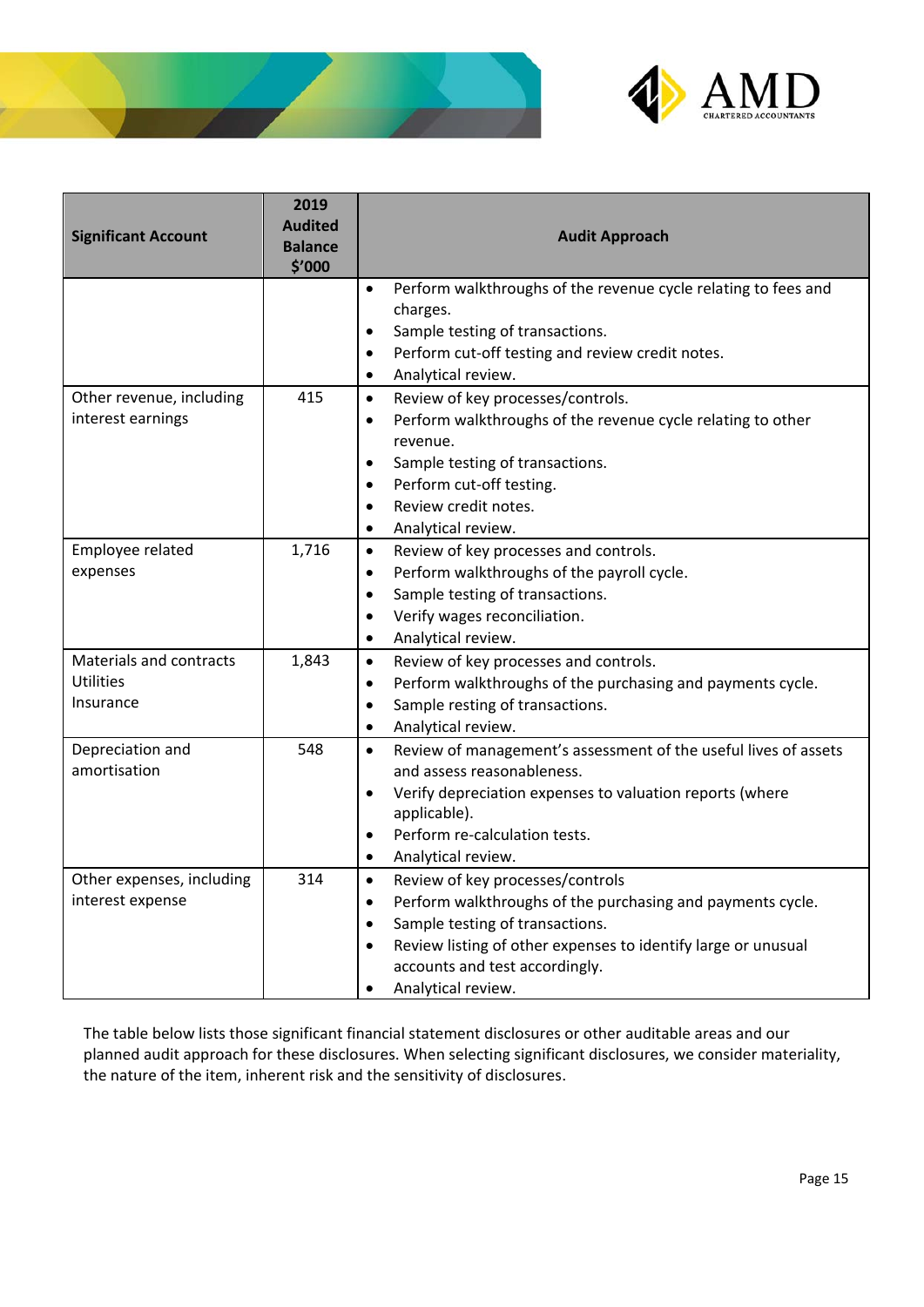



| <b>Statement, Auditable Area and</b><br>/ or Disclosures | <b>Audit Approach</b>                                                                                                                                                                                                                              |
|----------------------------------------------------------|----------------------------------------------------------------------------------------------------------------------------------------------------------------------------------------------------------------------------------------------------|
| Statement of Cash Flows and                              | Review and assess effectiveness of internal controls.<br>$\bullet$                                                                                                                                                                                 |
| <b>Cash Flow Reconciliation Note</b>                     | Review Statement of Cash Flows and reconciliation note calculations.<br>$\bullet$                                                                                                                                                                  |
|                                                          | Ensure disclosures comply with the Local Government Act 1995 and<br>$\bullet$                                                                                                                                                                      |
|                                                          | Local Government (Financial Management) Regulations 1996.                                                                                                                                                                                          |
| Legislative Compliance                                   | Ensure Bunbury - Harvey Regional Council's financial management<br>$\bullet$<br>policies and procedures are compliant with the Local Government Act<br>1995, Local Government (Financial Management) Regulations 1996 and<br>Accounting Standards. |
|                                                          | Assess Bunbury - Harvey Regional Council's compliance with internal<br>$\bullet$<br>policy and procedures throughout the year, identify any instances of<br>non-compliance which also resulted in legislative requirements not being<br>met.       |
|                                                          | Review draft annual financial statements to ensure compliance with<br>$\bullet$<br>Local Government Act 1995, Local Government (Financial Management)<br>Regulations 1996 and Australian Accounting Standards.                                     |
| <b>Contingent Liabilities</b>                            | Review of internal controls.<br>$\bullet$                                                                                                                                                                                                          |
|                                                          | Enquiries of management.<br>$\bullet$                                                                                                                                                                                                              |
|                                                          | Assess Council's disclosures of obligations under the Contaminated Sites<br>$\bullet$<br>Act 2003.                                                                                                                                                 |
|                                                          | Ensure disclosures comply with the Local Government Act 1995 and<br>$\bullet$                                                                                                                                                                      |
|                                                          | Local Government (Financial Management) Regulations 1996.                                                                                                                                                                                          |
|                                                          | Determine if any contingent liabilities relating to waste facilities,<br>$\bullet$                                                                                                                                                                 |
|                                                          | contaminated sites or aluminium composite panelling.                                                                                                                                                                                               |
| Capital and Leasing<br>Commitments                       | Review and assess effectiveness of internal controls.<br>$\bullet$                                                                                                                                                                                 |
|                                                          | Enquiries of management.<br>$\bullet$                                                                                                                                                                                                              |
|                                                          | Verify disclosures to supporting calculations and documentation.<br>$\bullet$<br>Ensure disclosures comply with the Local Government Act 1995 and<br>$\bullet$                                                                                     |
|                                                          | Local Government (Financial Management) Regulations 1996.                                                                                                                                                                                          |
| Related Party Transactions,                              | Review and assess effectiveness of internal controls.<br>$\bullet$                                                                                                                                                                                 |
| including elected member                                 | Enquiries of management.<br>$\bullet$                                                                                                                                                                                                              |
| remuneration, key                                        | Obtain an understanding of the means utilised to identify related parties<br>$\bullet$                                                                                                                                                             |
| management personnel                                     | and record related party transactions.                                                                                                                                                                                                             |
| compensation and transactions                            | Verify elected members remuneration calculations and test on a sample<br>$\bullet$                                                                                                                                                                 |
| with related parties                                     | basis. Analytical review.                                                                                                                                                                                                                          |
|                                                          | Verify key management personnel compensation calculations and test<br>$\bullet$                                                                                                                                                                    |
|                                                          | on a sample basis. Ensure KMP classifications correct.                                                                                                                                                                                             |
|                                                          | Assess related party transactions terms and associated fraud risks.<br>$\bullet$                                                                                                                                                                   |
|                                                          | Ensure completeness of disclosures.<br>$\bullet$                                                                                                                                                                                                   |
|                                                          | Identify any related parties with dominant influence.<br>$\bullet$                                                                                                                                                                                 |
|                                                          | Ensure related party disclosures comply with AASB124.<br>٠                                                                                                                                                                                         |
| <b>Financial Risk Management</b>                         | Review and assess effectiveness of internal controls.<br>$\bullet$                                                                                                                                                                                 |
|                                                          | Review financial risk management note and reconciliation calculations.<br>$\bullet$                                                                                                                                                                |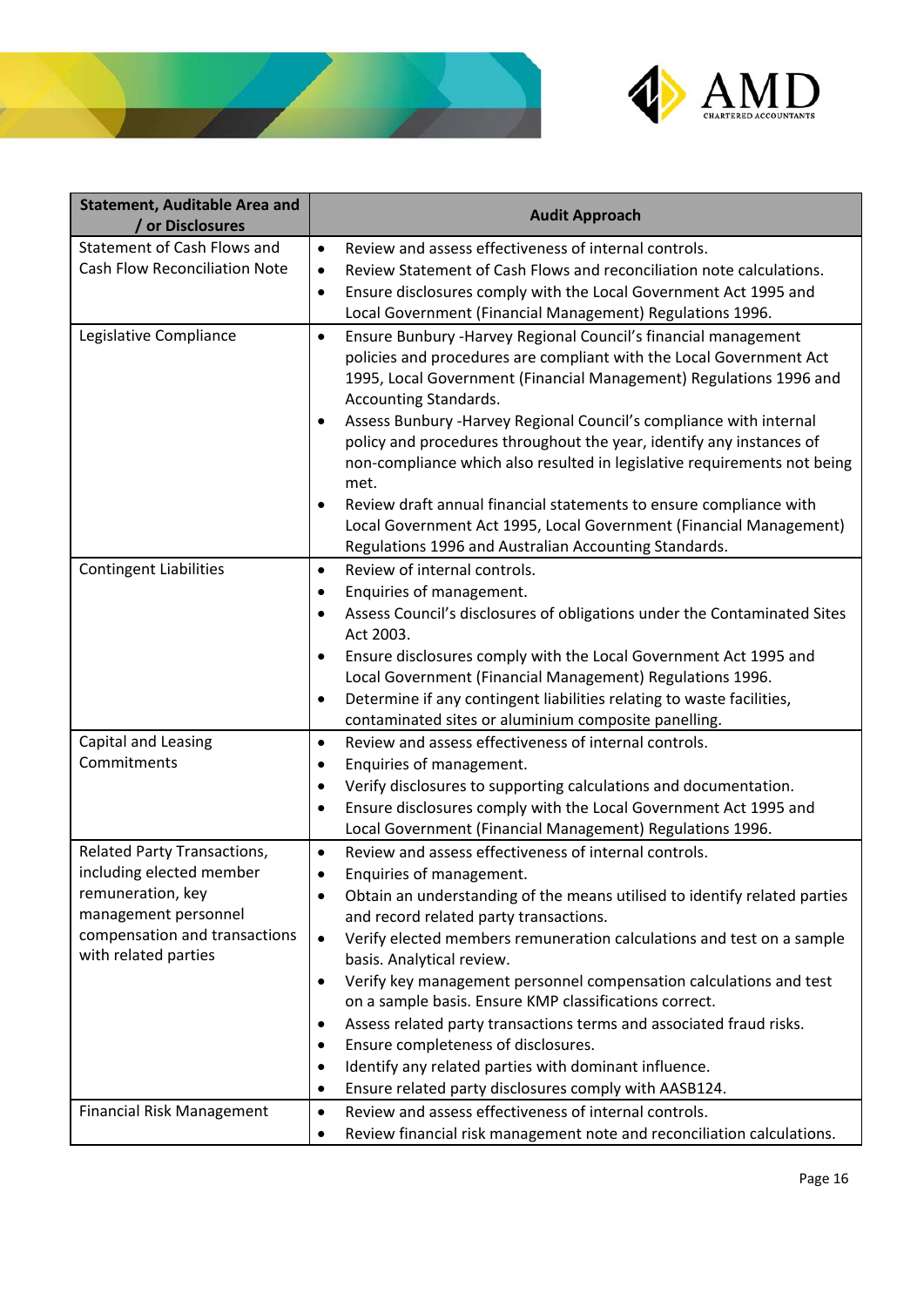



| <b>Statement, Auditable Area and</b><br>/ or Disclosures | <b>Audit Approach</b>                                                                                                                                                                                                                                                                                                                                                                                                                                                                                                                                                                                                                                                                                                                               |
|----------------------------------------------------------|-----------------------------------------------------------------------------------------------------------------------------------------------------------------------------------------------------------------------------------------------------------------------------------------------------------------------------------------------------------------------------------------------------------------------------------------------------------------------------------------------------------------------------------------------------------------------------------------------------------------------------------------------------------------------------------------------------------------------------------------------------|
|                                                          | Ensure disclosures comply with the Local Government Act 1995 and<br>$\bullet$<br>Local Government (Financial Management) Regulations 1996.                                                                                                                                                                                                                                                                                                                                                                                                                                                                                                                                                                                                          |
| <b>Internal Control and Risk</b><br>Management           | Assess control environment including segregation of duties and level of<br>$\bullet$<br>independent review / checks in place.<br>Ensure Council have established and maintained a risk management<br>$\bullet$<br>framework that is appropriate.<br>Assess how management place a strong emphasis on the design,<br>٠<br>implementation and maintenance of internal control to prevent and<br>detect fraud.<br>Assess classes of transactions and account balances which are more<br>$\bullet$<br>susceptible to fraud and test accordingly.                                                                                                                                                                                                        |
| Fraud<br>IT                                              | Assess control environment including segregation of duties and level of<br>$\bullet$<br>independent review / checks in place.<br>Assess how management place a strong emphasis on fraud prevention<br>$\bullet$<br>and deterrence. Review reporting mechanisms to those charged with<br>governance.<br>Assess classes of transactions and account balances which are more<br>$\bullet$<br>susceptible to fraud and test accordingly.<br>Review of unusual transactions, in particular near balance date which<br>$\bullet$<br>may have a significant effect on the result.<br>Obtain an understanding of the IT general control environment.<br>$\bullet$<br>Perform tests to assess the effectiveness of IT general controls over the<br>$\bullet$ |
|                                                          | IT system, including both physical and logical access of the users, change<br>management process and audit trail / transaction log.                                                                                                                                                                                                                                                                                                                                                                                                                                                                                                                                                                                                                 |
| <b>Accounting General Journals</b>                       | Assess control environment in respect to accounting general journal<br>$\bullet$<br>entry and level of independent review / checks in place.<br>Sample testing of accounting general journals.<br>٠<br>Assess classes of transactions and account balances which are more<br>susceptible to fraud and test any large or unusual accounting general<br>journals accordingly.<br>Review of unusual accounting general journals, in particular near balance<br>$\bullet$<br>date which may manipulate the result.                                                                                                                                                                                                                                      |
| <b>Accounting Estimates</b>                              | Assess control environment in respect to accounting estimates and level<br>$\bullet$<br>of consultation / independent review / checks in place.<br>Sample testing of application accounting estimates, ensuring significant<br>$\bullet$<br>assumptions used in making accounting estimates are reasonable.<br>Assess classes of transactions and account balances which are more<br>٠<br>susceptible to fraud and test any large or unusual accounting estimates<br>accordingly.                                                                                                                                                                                                                                                                   |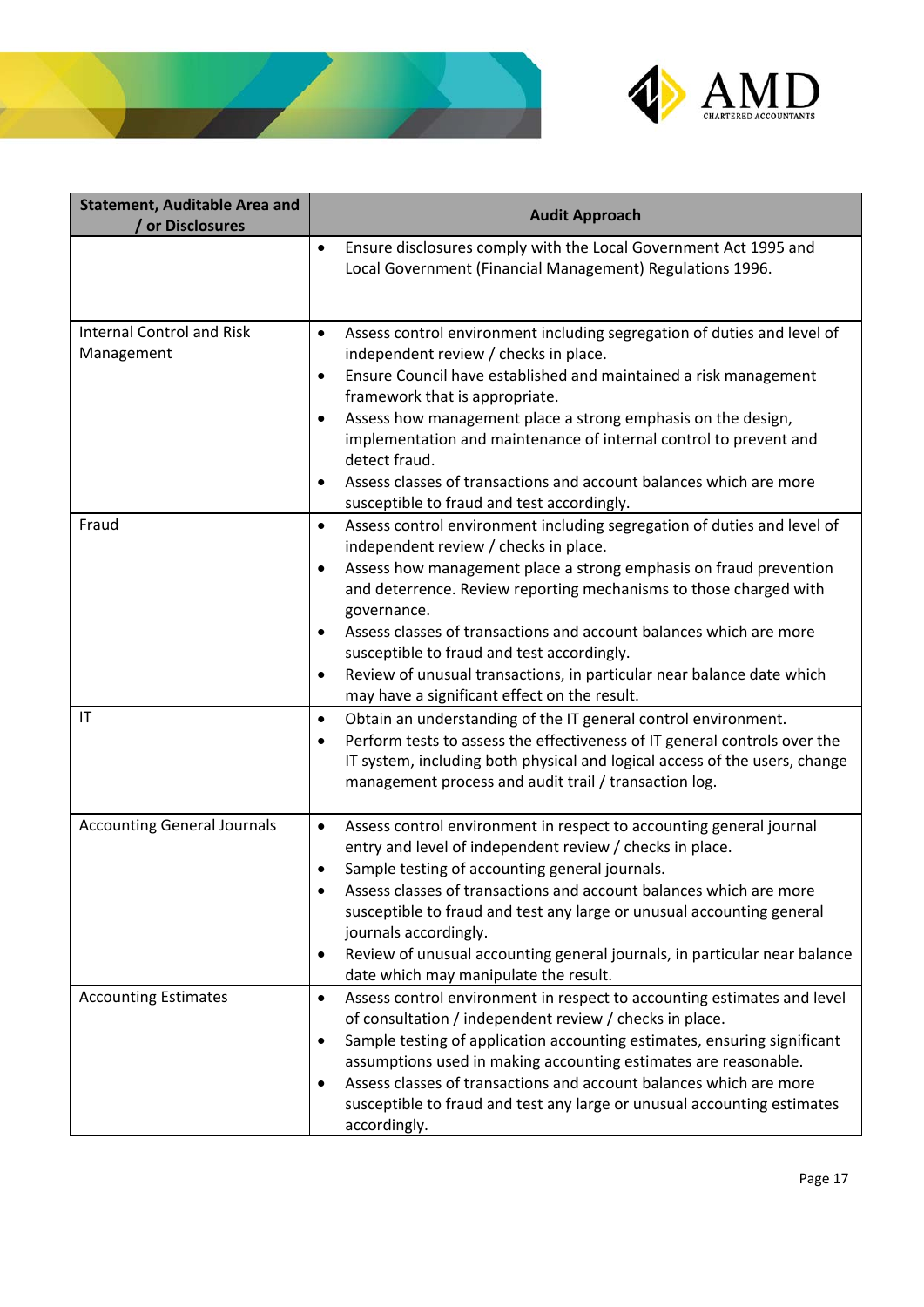



| <b>Statement, Auditable Area and</b><br>/ or Disclosures | <b>Audit Approach</b>                                                                                                                                                                                                                                                                                                                                                                                                                                                                                                                                                                                                                                                                                                                                                           |
|----------------------------------------------------------|---------------------------------------------------------------------------------------------------------------------------------------------------------------------------------------------------------------------------------------------------------------------------------------------------------------------------------------------------------------------------------------------------------------------------------------------------------------------------------------------------------------------------------------------------------------------------------------------------------------------------------------------------------------------------------------------------------------------------------------------------------------------------------|
|                                                          | Review of unusual accounting estimates, in particular those recorded or<br>$\bullet$<br>changed near balance date which may manipulate the result.<br>Ensure accounting estimates disclosures comply with the Local<br>$\bullet$<br>Government Act 1995, Local Government (Financial Management)<br>Regulations 1996 and Australian Accounting Standards.                                                                                                                                                                                                                                                                                                                                                                                                                       |
| <b>Financial Ratios</b>                                  | Determine basis of calculating individual financial ratios and annual<br>٠<br>reporting requirements.<br>Establish Local Government's internal controls to capture financial ratio<br>$\bullet$<br>source data, including Long Term Financial Plan, Asset Management<br>Plan, valuation reports etc.<br>Ensure Long Term Financial Plan and Asset Management Plan(s) are<br>$\bullet$<br>current, approved by Council and include ten years of data.<br>Determine ratio's which do not meet OAG guidelines and require<br>$\bullet$<br>adverse trend reporting accordingly.<br>Ensure financial ratio calculations and disclosures comply with the Local<br>$\bullet$<br>Government Act 1995 and section 50 of the Local Government (Financial<br>Management) Regulations 1996. |
| New Accounting Standards<br>application                  | Ensure Council's accounting policies and procedures are consistent with<br>$\bullet$<br>the requirements of AASB15, AASB1058 and AASB16.<br>Test balances recorded in related note disclosures in respect of revenue<br>$\bullet$<br>recognition, right to use assets and respective short term / long term<br>lease liabilities.                                                                                                                                                                                                                                                                                                                                                                                                                                               |

# 7. Management Representation Letter

The above audit procedures assume that management expects to be in a position to sign a management representation letter. The proposed letter for this purpose is attached. This letter should be reviewed and tailored to meet your local government's particular circumstances, and be signed and dated by the CEO as close as practicable to the date of the proposed auditor's report. Ordinarily, this would be no longer than five working days prior to the issue of the auditor's report.

Please bring to the attention of the President that we will also be relying on the signed Statement by CEO in the annual financial report as evidence that they confirm:

- they have fulfilled their responsibility for the preparation of the annual financial report in accordance with the *Local Government Act 1995*, *Local Government (Financial Management) Regulations 1996* and Australian Accounting Standards
- they have provided us with all relevant information necessary or requested for the purpose of the audit
- all transactions have been recorded and are reflected in the annual financial report.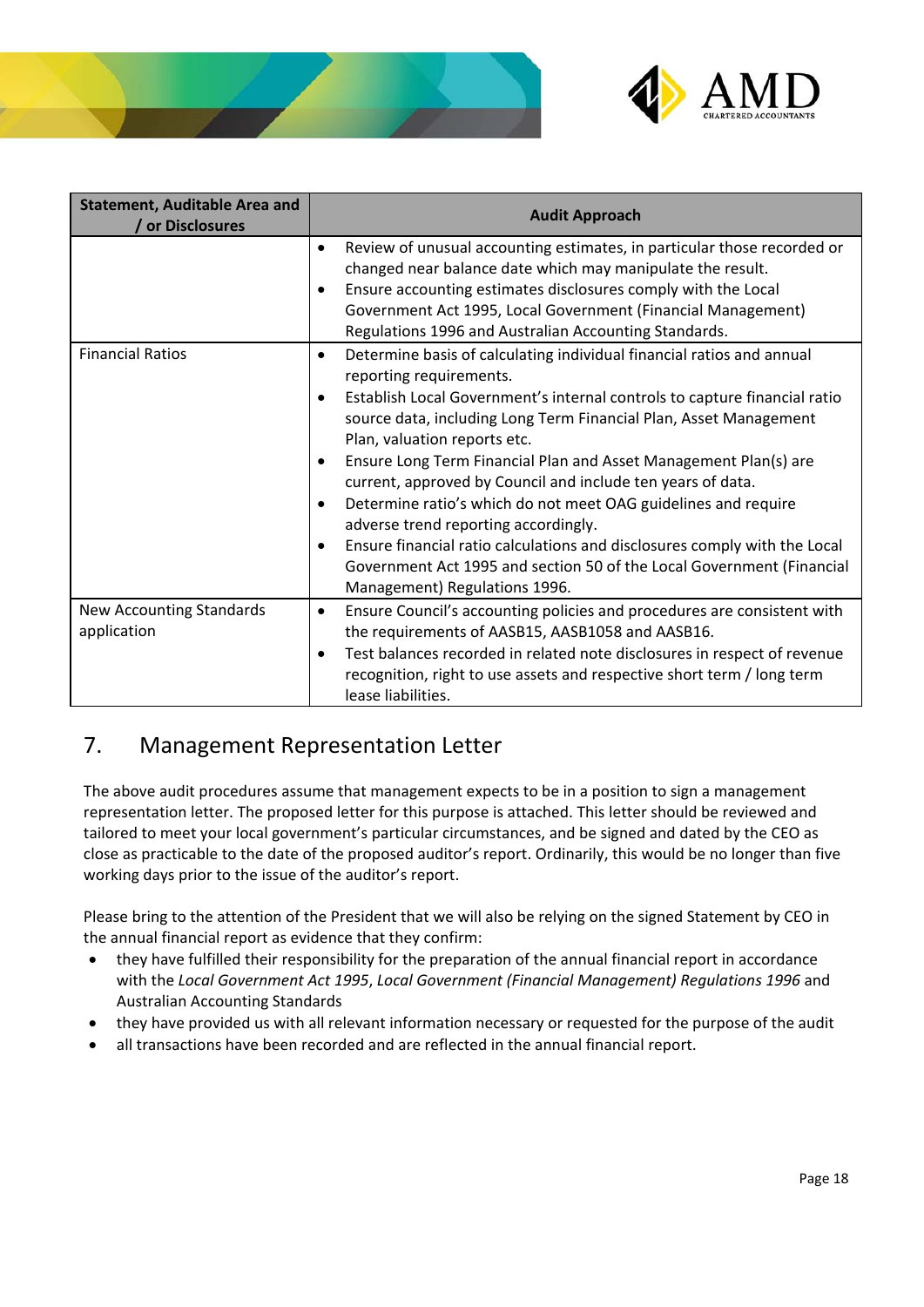



# 8. Related Entities

Section 7.12AL of the *Local Government Act 1995* applies section 17 of the *Auditor General Act 2006* to a local government. Section 17 requires a local government to advise the Auditor General in writing of details of all related entities that are in existence.

# 9. Reporting Protocols

# **9.1 AMD Reporting Requirements**

AMD is to provide a report to the Auditor General to enable the Audit General to:

- form the audit opinion with respect to Bunbury‐Harvey Regional Council's annual financial report;
- report any findings, significant control weaknesses and any other relevant matters arising from our audit procedures; and
- report any significant non‐compliance with relevant legislation.

AMD will be required to form an opinion and report to the Auditor General whether Bunbury‐Harvey Regional Council's financial statements:

- are based on proper accounts and records; and
- fairly represents, in all material respects, the results of the operations of the Bunbury‐Harvey Regional Council and its financial position for the years covered by the contract in accordance with the Act and, to the extent that they are not inconsistent with the Act, the Australian Accounting Standards.

# **9.2 Management Letter**

Significant issues identified during the course of our audit procedures will be discussed with relevant staff and management as soon as possible after being identified. Draft management letters will be provided to the CEO (or other nominated representative) for coordination of comments from appropriate members of your management. We request that these be returned promptly, preferably within 10 working days.

At the conclusion of the audit, the abovementioned management letter will accompany the auditor's report and the audited annual financial report forwarded to the Chairperson, the CEO and the Minister for Local Government. The management letter is intended to communicate issues arising from the audit that may impact on internal control, compliance, and financial reporting.

Where considered appropriate, and to ensure timely reporting of audit findings and action by management, interim management letters may be issued to the CEO and the Chairperson. A copy will also be forwarded to the Minister when we forward our auditor's report on the annual financial report to the Minister on completion of the audit.

Specific matters resulting from issues identified during the audit may be reported in an Auditor General's Report to Parliament. Should this occur, you will be consulted in advance to assure the context and facts of the issue are adequately represented.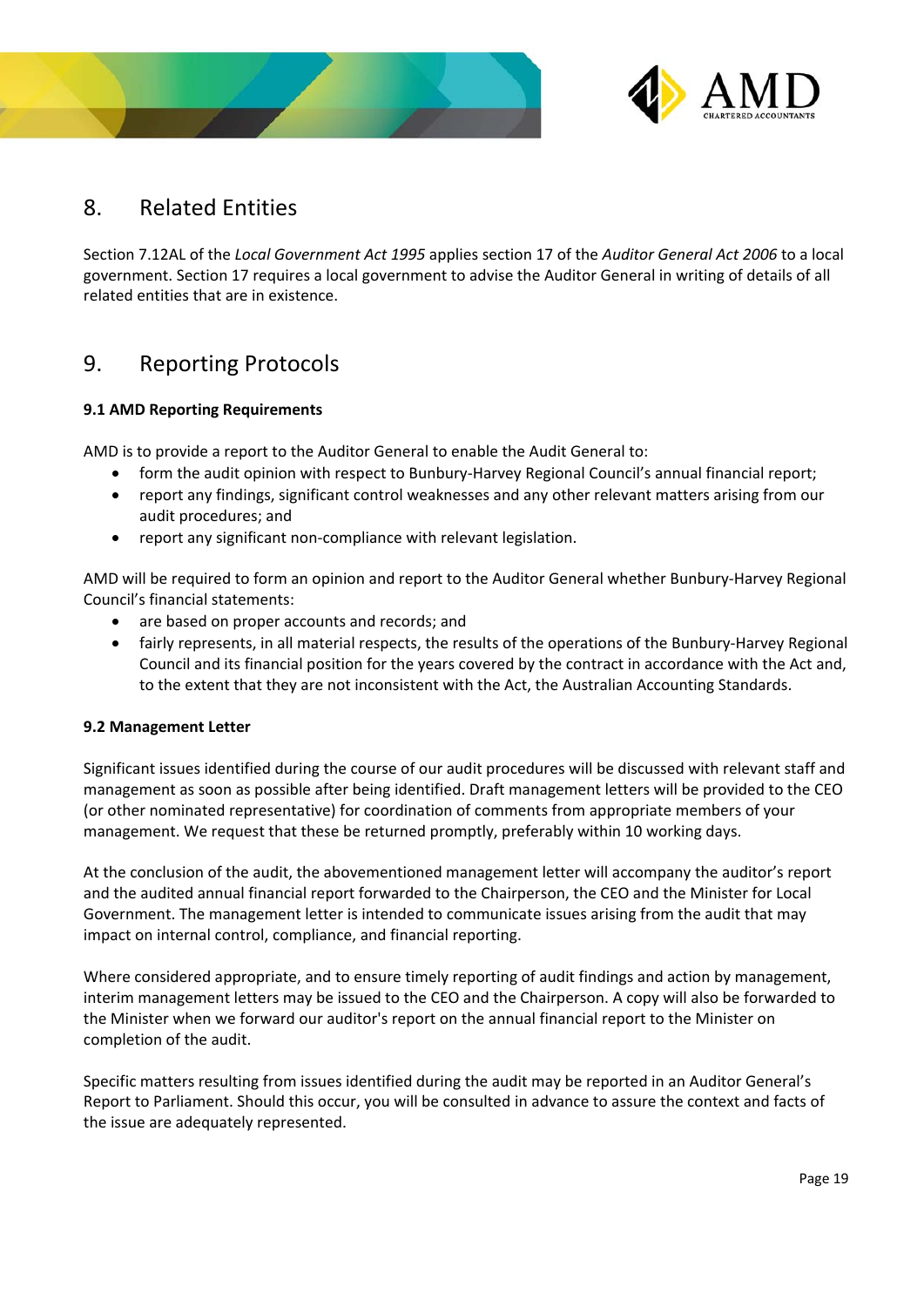



# **9.3 OAG Contract Reporting Requirements**

As OAG contractors we are required to report to the OAG as follows:

- 1. Complete Interim planning audit;
- 2. Prepare and provide OAG representative with interim audit findings and prepare interim management letter (if required);
- 3. Complete post 30 June year end audit;
- 4. Obtain signed Management Representation Letter from Bunbury-Harvey Regional Council;
- 5. Prepare and provide OAG Representative with Signing Review Memo (SRM), Draft Management Letter, Draft Financial Report and Signed Management Representation Letter; and
- 6. Provide OAG Representative with access to audit workpapers.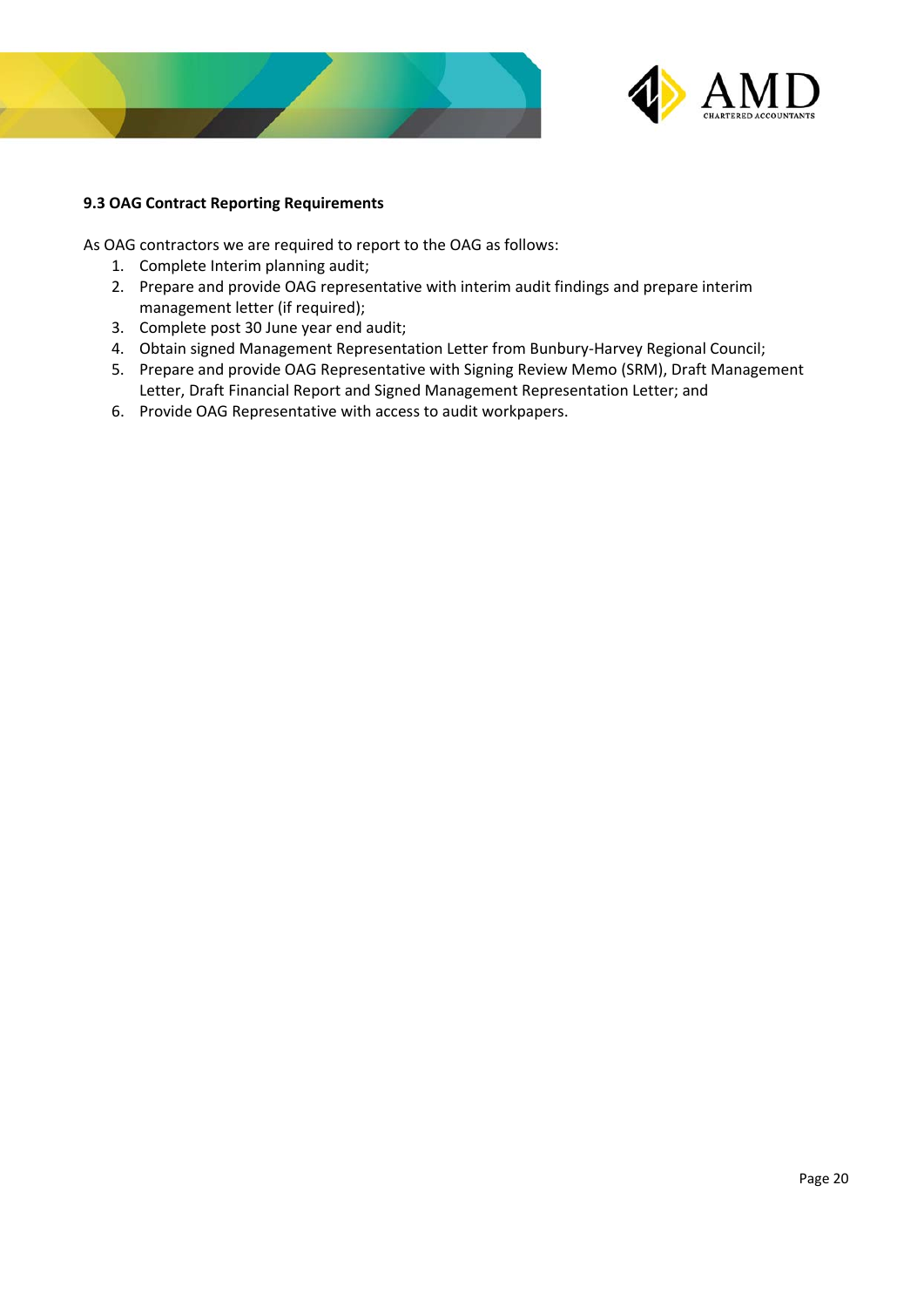



# 10. Proposed Audit Schedule

|                                                                                                                                            | Date                                  |
|--------------------------------------------------------------------------------------------------------------------------------------------|---------------------------------------|
| Planning and issue of Interim Audit Checklist by AMD                                                                                       | 11 March 2020                         |
| Entrance Meeting (City, OAG & AMD)                                                                                                         | Elected not to hold                   |
| Interim Audit by AMD                                                                                                                       | 21 May 2020                           |
| AMD provide OAG clearance for Interim Audit Review including draft Interim<br>Management Letter (week ending)                              | 5 June 2020                           |
| OAG complete Interim Audit Review                                                                                                          | 19 June 2020                          |
| Interim Management Letter to be issued by OAG (if required)                                                                                | 26 June 2020                          |
| Issue of Year End Audit Checklist by AMD (week ending)                                                                                     | 5 June 2020                           |
| Final Trial Balance to be provided to AMD by the City                                                                                      | 18 September 2020                     |
| Draft Annual Financial Report to be provided to AMD by the City                                                                            | 18 September 2020                     |
| Onsite Final Audit by AMD                                                                                                                  | 24 - 25 September 2020                |
| AMD provide OAG clearance for Audit File Review including all applicable Contractor<br>deliverables / reports (week ending)                | 16 October 2020                       |
| OAG complete Final Audit Review                                                                                                            | 30 October 2020                       |
| AMD issue exit meeting agenda and associated reports (Management Representation<br>Letter, draft Management Letter and draft Audit Report) | 6 November 2020                       |
| Exit Meeting (week ending)                                                                                                                 | To be scheduled<br>dependent on above |
| AMD to provide the signed AMD Audit Report, stamped FS, signed SRM, final<br>Management Letter and signed Representation Letter to OAG     | Within 1 day of Exit<br>Meeting       |
| OAG to issue signed audit report and Management Letter to the City.                                                                        | Within 5 days of Exit<br>Meeting      |

The above proposed audit schedule is subject to change depending on individual circumstances.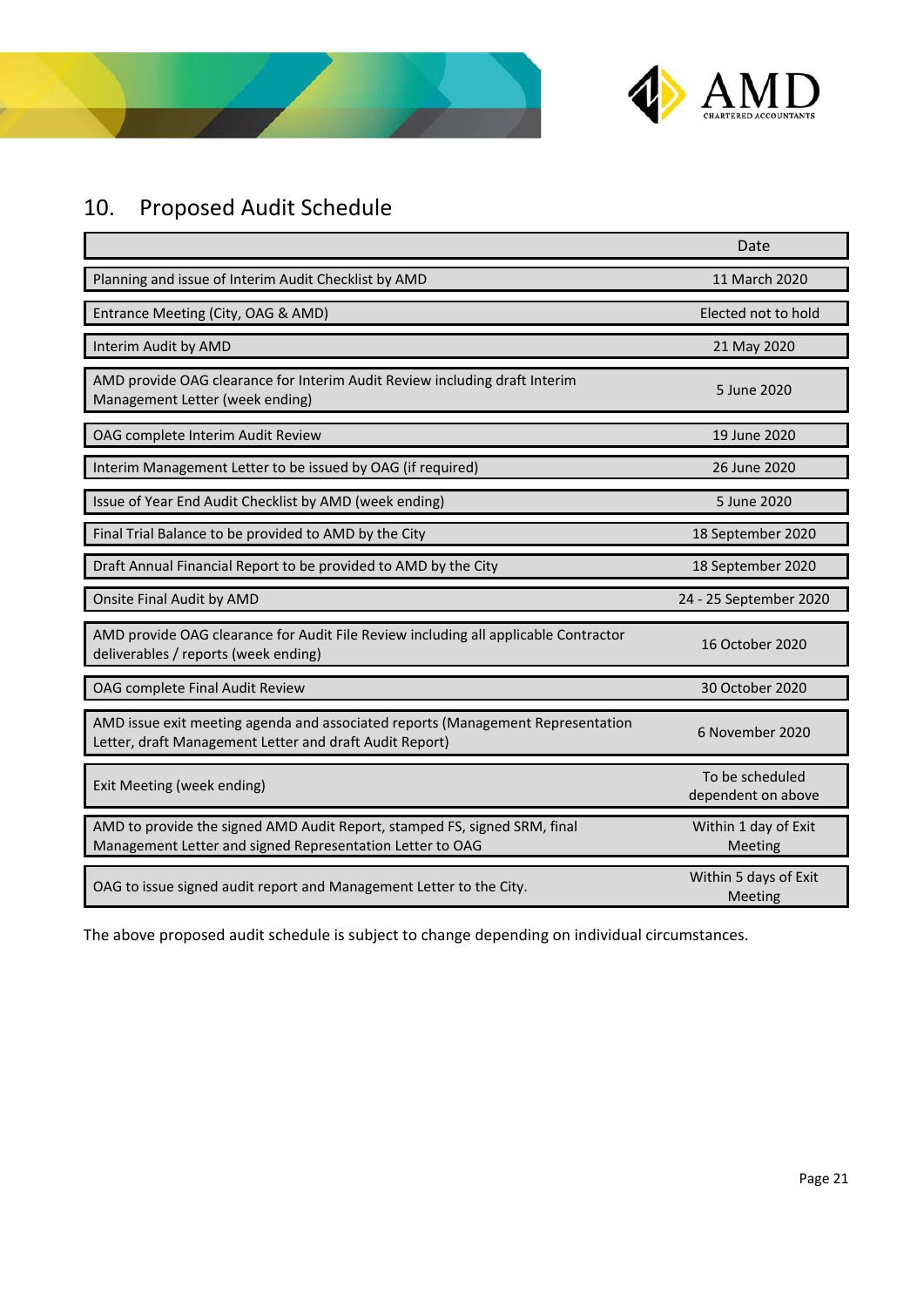



# 11. Audit Evidence – Specific Audit Requirements

We will discuss our requirements with your staff to facilitate a timely, efficient and effective audit. We will formally agree our information requirements and timeframes for the final audit with the CEO using our Audit Checklists.

We will issue an Interim Audit Checklist and Year‐End Audit Checklist in advance of each audit visit. The checklists are intended to help Bunbury‐Harvey Regional Council staff to have various documents readily available when we perform our audit. Please note however that in several instances, particularly during our audit sampling at the interim visits, audit staff will need to retrieve some evidence themselves, rather than being given the evidence by your staff. This is essential for an independent audit.

As the information requests contained within the Audit Checklists will form an important component of our audit working papers, the information must be made available to AMD on the dates specified. This will assist us in delivering an efficient audit and minimising interruptions to Council staff.